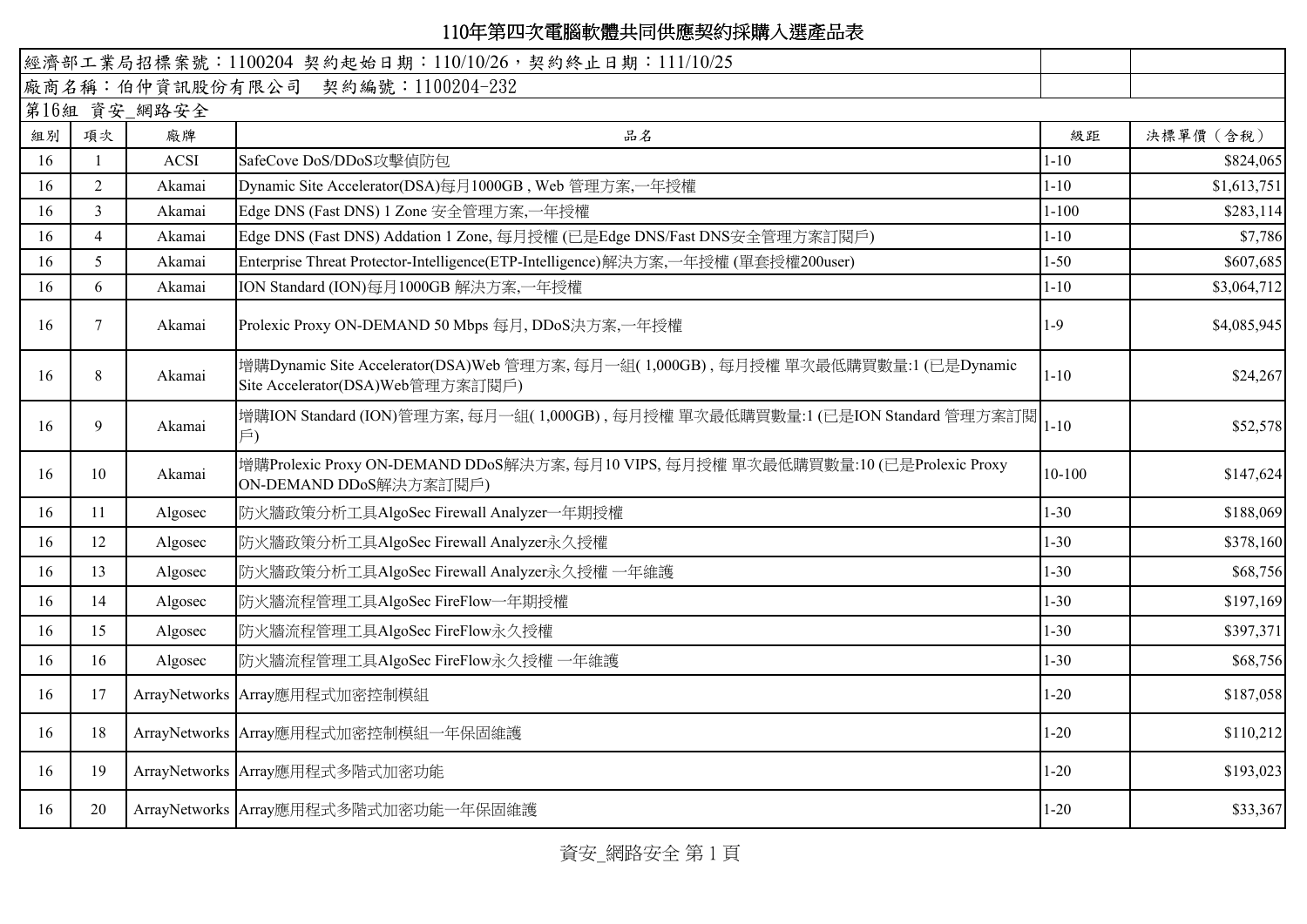|    |    |              | 經濟部工業局招標案號: 1100204 契約起始日期: 110/10/26, 契約終止日期: 111/10/25 |          |             |
|----|----|--------------|----------------------------------------------------------|----------|-------------|
|    |    |              | 廠商名稱:伯仲資訊股份有限公司 契約編號:1100204-232                         |          |             |
|    |    | 第16組 資安_網路安全 |                                                          |          |             |
| 組別 | 項次 | 廠牌           | 品名                                                       | 級距       | 決標單價 (含稅)   |
| 16 | 21 |              | ArrayNetworks Array應用程式控制系統一年保固維護(2CPU)                  | $1 - 20$ | \$79,778    |
| 16 | 22 |              | ArrayNetworks Array應用程式控制系統授權(2CPU)                      | $1 - 20$ | \$473,003   |
| 16 | 23 |              | ArrayNetworks Array應用程式新增虛擬網路埠授權(1GE)                    | $1 - 50$ | \$107,179   |
| 16 | 24 |              | ArrayNetworks Array網路虛擬平台主系統(16CPU)                      | $1 - 10$ | \$2,043,478 |
| 16 | 25 |              | ArrayNetworks Array網路虛擬平台主系統(8CPU)                       | $1 - 20$ | \$1,170,576 |
| 16 | 26 |              | ArrayNetworks Array網路虛擬平台主系統一年保固維護(16CPU)                | $1 - 20$ | \$195,147   |
| 16 | 27 |              | ArrayNetworks Array網路虛擬平台主系統一年保固維護(8CPU)                 | $1 - 20$ | \$195,147   |
| 16 | 28 |              | ArrayNetworks Array網頁應用服務防火牆主系統(2CPU)                    | $1 - 20$ | \$464,914   |
| 16 | 29 |              | ArrayNetworks Array網頁應用服務防火牆主系統(4CPU)                    | $1 - 20$ | \$1,102,123 |
| 16 | 30 |              | ArrayNetworks Array網頁防火牆DDoS授權                           | $1 - 20$ | \$254,803   |
| 16 | 31 |              | ArrayNetworks Array網頁防火牆WAF Signature Update 1 Year      | $1 - 20$ | \$158,746   |
| 16 | 32 |              | ArrayNetworks Array網頁防火牆WAF授權                            | $1 - 20$ | \$126,390   |
| 16 | 33 |              | ArrayNetworks Array網頁防火牆主系統一年保固維護(2CPU)                  | $1 - 20$ | \$78,868    |
| 16 | 34 |              | ArrayNetworks Array網頁防火牆主系統一年保固維護(4CPU)                  | $1 - 20$ | \$184,934   |
| 16 | 35 |              | ArrayNetworks Array網頁防火牆新增虛擬網路埠授權(IGE)                   | $1 - 20$ | \$107,179   |
| 16 | 36 |              | ArrayNetworks Array遠端存取控制主系統                             | $1 - 20$ | \$340,748   |
| 16 | 37 |              | ArrayNetworks Array遠端存取控制主系統一年保固維護                       | $1 - 20$ | \$69,262    |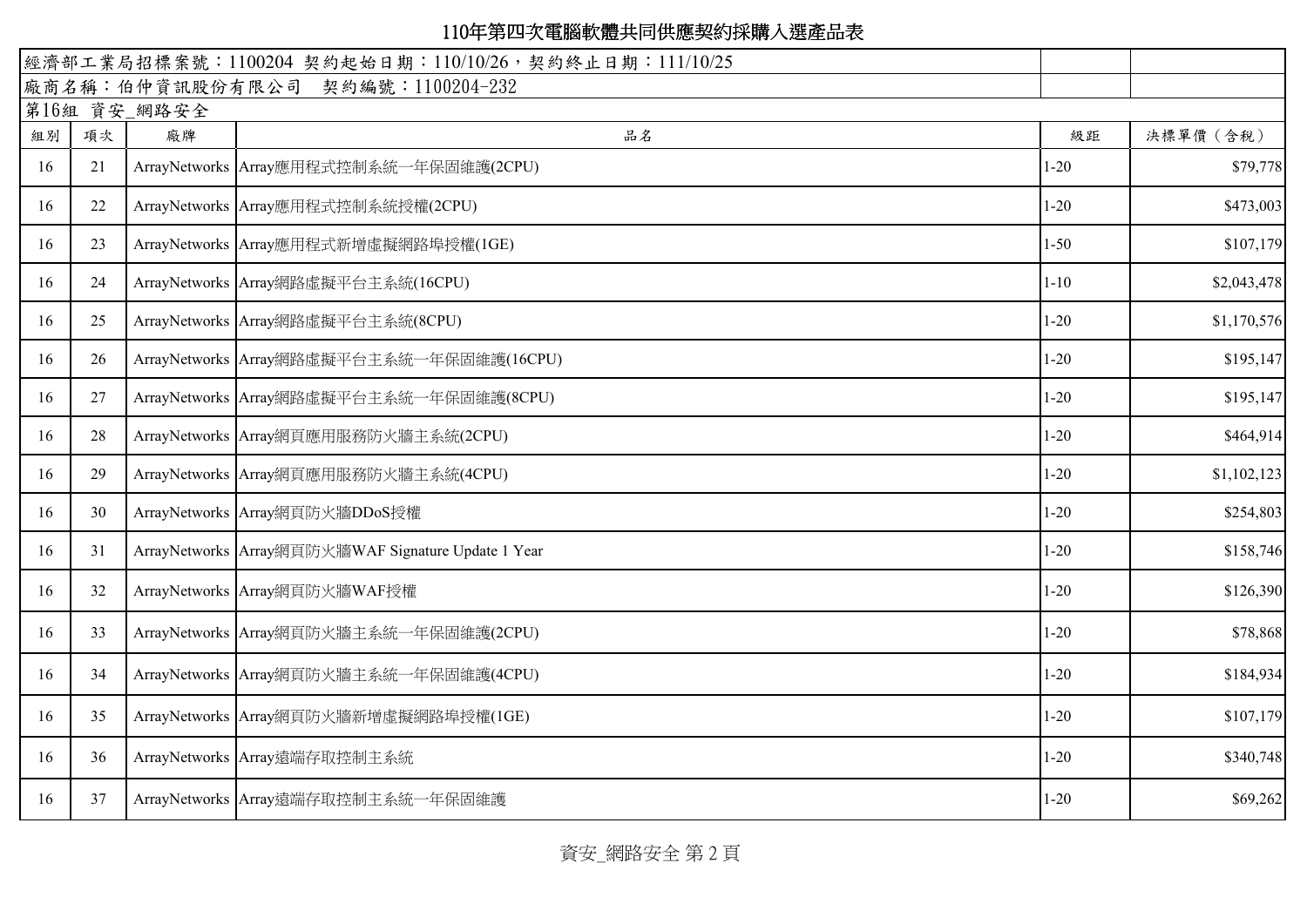|    |    |                    | 經濟部工業局招標案號: 1100204 契約起始日期: 110/10/26, 契約終止日期: 111/10/25             |            |             |
|----|----|--------------------|----------------------------------------------------------------------|------------|-------------|
|    |    |                    | 廠商名稱:伯仲資訊股份有限公司 契約編號:1100204-232                                     |            |             |
|    |    | 第16組 資安_網路安全       |                                                                      |            |             |
| 組別 | 項次 | 廠牌                 | 品名                                                                   | 級距         | 決標單價 (含稅)   |
| 16 | 38 |                    | ArrayNetworks Array遠端存取控制人數授權(50人)                                   | $1 - 20$   | \$55,511    |
| 16 | 39 |                    | ArrayNetworks Array遠端存取控制新增虛擬網路埠授權(IGE)                              | $1 - 20$   | \$107,179   |
| 16 | 40 | Aruba              | Aruba ClearPass BYOD 無線裝置認證管理100 End-System擴充授權                      | $1 - 100$  | \$243,680   |
| 16 | 41 | Aruba              | Aruba ClearPass BYOD 無線裝置認證管理1000 End-System擴充授權                     | $1 - 100$  | \$1,611,587 |
| 16 | 42 | Aruba              | Aruba ClearPass BYOD 無線裝置認證管理500 End-System擴充授權                      | $1 - 100$  | \$907,981   |
| 16 | 45 |                    | Cato Networks   遠距行動安全管理中流量版一年授權                                     | $1 - 50$   | \$452,477   |
| 16 | 46 |                    | Cato Networks   遠距行動安全管理低流量版一年授權                                     | $1 - 50$   | \$236,603   |
| 16 | 47 |                    | Cato Networks 遠距行動安全管理特高流量版一年授權                                      | $1 - 50$   | \$774,520   |
| 16 | 48 |                    | Cato Networks   遠距行動安全管理高流量版一年授權                                     | $1 - 50$   | \$642,038   |
| 16 | 49 | Check Point        | Check Point R80新世代網路防火牆一年軟體授權-vCPU                                   | $1 - 500$  | \$409,474   |
| 16 | 50 | <b>Check Point</b> | Check Point R80新世代網路防火牆一年軟體授權-vCPU(續約)                               | $1 - 500$  | \$327,549   |
| 16 | 51 | CyCarrier          | 情資威脅偵測系統 (Threat Wall) 10Gbps Throughput                             | $1 - 16$   | \$2,426,188 |
| 16 | 52 | CyCarrier          | 情資威脅偵測系統 (Threat Wall) 1Gbps Throughput                              | $1 - 35$   | \$1,000,506 |
| 16 | 53 | Darktrace          | Darktrace人工智慧網路阻擋模組擴充100 devices-需搭配企業免疫系統購買(1平台/1年授權)               | $1 - 1000$ | \$162,791   |
| 16 | 54 | Darktrace          | Darktrace企業免疫系統擴充 100 devices-視覺化安全分析平台(1平台/1年授權)                    | $1 - 1000$ | \$91,001    |
| 16 | 55 | <b>EQIT</b>        | NetSecure Locker區域網路安全稽核 軟體(500 IP License授權版)                       | $1 - 70$   | \$585,440   |
| 16 | 56 | <b>EQIT</b>        | NetSecure Locker區域網路安全稽核 軟體(500 IP License授權版) Annual Support 1 Year | $1 - 300$  | \$117,290   |
| 16 | 57 | FireEye            | FireEye APT 資安沙箱惡意軟體分析授權一年                                           | $1 - 10$   | \$1,566,734 |
| 16 | 58 | FireEye            | FireEye EOD 資安專業服務包授權一年                                              | $1 - 10$   | \$2,082,406 |
| 16 | 59 | FireEye            | FireEye Helix Cloud EPS 資安分析平台授權一年-(100 EPS 軟體授權)                    | $1 - 10$   | \$1,817,998 |
| 16 | 60 | Forcepoint         | Forcepoint 軟體次世代網路閘道防護系統(防火牆,IPS入侵防禦兩選一) 一年續約授權(1Gbps)               | $1 - 200$  | \$75,329    |
| 16 | 61 | Forcepoint         | [Forcepoint 軟體次世代網路閘道防護系統(防火牆,IPS入侵防禦兩選一) 一年續約授權(200Mbps)            | $1 - 200$  | \$39,939    |
| 16 | 62 | Forcepoint         | Forcepoint 軟體次世代網路閘道防護系統(防火牆,IPS入侵防禦兩選一) 每 1Gbps 授權                  | $1 - 200$  | \$353,387   |
| 16 | 63 | Forcepoint         | [Forcepoint 軟體次世代網路閘道防護系統(防火牆,IPS入侵防禦兩選一) 每 200Mbps 授權               | $1 - 200$  | \$164,792   |

資安\_網路安全 第 3 頁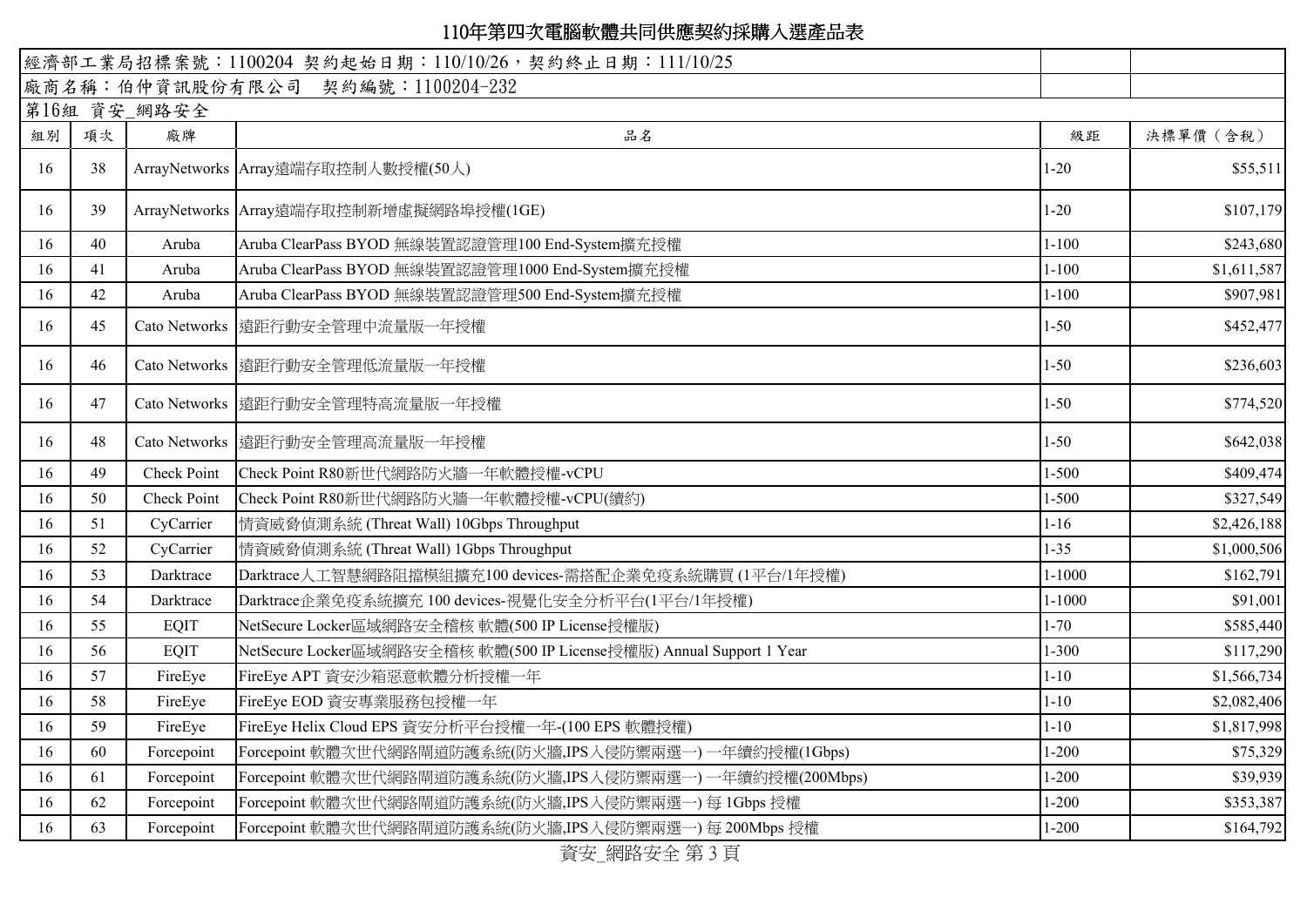|    |    |              | 經濟部工業局招標案號: 1100204 契約起始日期: 110/10/26, 契約終止日期: 111/10/25 |            |             |
|----|----|--------------|----------------------------------------------------------|------------|-------------|
|    |    |              | 廠商名稱:伯仲資訊股份有限公司 契約編號:1100204-232                         |            |             |
|    |    | 第16組 資安_網路安全 |                                                          |            |             |
| 組別 | 項次 | 廠牌           | 品名                                                       | 級距         | 決標單價 (含稅)   |
| 16 | 64 | Forcepoint   | Forcepoint 軟體次世代防火牆中控管理授權(1節點/1年授權)                      | $1 - 1000$ | \$48,028    |
| 16 | 66 | ForeScout    | ForeScout網路存取控管系統(100設備授權)                               | $1 - 180$  | \$220,369   |
| 16 | 67 | ForeScout    | ForeScout網路存取控管系統開放整合功能模組-選其一功能(100 IP授權)                | $1 - 500$  | \$33,670    |
| 16 | 68 | ForeScout    | ForeScout網路存取控管系統開放整合功能模組-選其一功能(100 IP授權)-1年版本更新維護授權     | $1 - 1000$ | \$6,643     |
| 16 | 69 | Fortinet     | Fortinet 主機負載平衡系統(SLB) 1Gbps                             | $1 - 100$  | \$162,791   |
| 16 | 70 | Fortinet     | Fortinet 主機負載平衡系統(SLB) 一年續約授權                            | $1 - 100$  | \$48,534    |
| 16 | 71 | Fortinet     | Fortinet 主機負載平衡系統(SLB) 頻寬升級 1Gbps                        | $1 - 100$  | \$121,335   |
| 16 | 72 | Fortinet     | Fortinet 主機負載平衡系統(SLB)1CPU:依照CPU數量1/2/4/8四個授權方式出貨        | $1 - 100$  | \$247,725   |
| 16 | 73 | Fortinet     | Fortinet 先進威脅防護系統 (ATP)                                  | $1 - 100$  | \$3,142,568 |
| 16 | 74 | Fortinet     | Fortinet 先進威脅防護系統 (ATP) 一年續約授權                           | $1 - 100$  | \$744,186   |
| 16 | 75 | Fortinet     | Fortinet 新世代網路防火牆 1 CPU (依照CPU數量授權方式出貨)                  | $1 - 100$  | \$494,439   |
| 16 | 76 | Fortinet     | Fortinet 新世代網路防火牆 500Mbps                                | $1 - 100$  | \$84,934    |
| 16 | 77 | Fortinet     | Fortinet 新世代網路防火牆 一年續約授權                                 | $1 - 100$  | \$39,939    |
| 16 | 78 | Fortinet     | Fortinet 新世代網路防火牆頻寬升級 1Gbps                              | $1 - 100$  | \$84,934    |
| 16 | 79 | Fortinet     | Fortinet 標準版資安防護系統 一年續約授權                                | $1 - 100$  | \$111,223   |
| 16 | 80 | Fortinet     | Fortinet 標準版資安防護系統 防護升級模組 一年續約授權                         | $1 - 100$  | \$77,856    |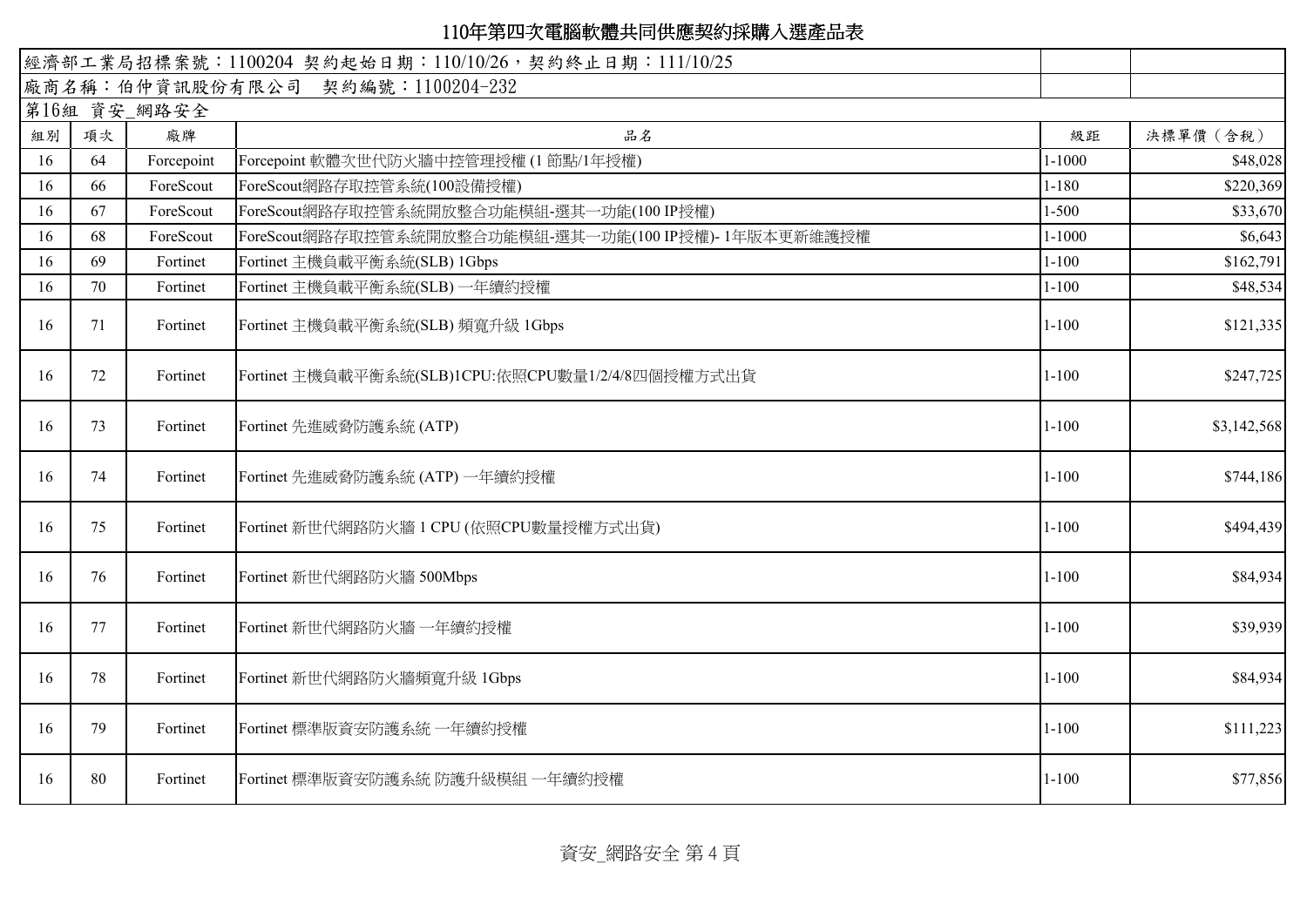|    | 經濟部工業局招標案號: 1100204 契約起始日期: 110/10/26, 契約終止日期: 111/10/25 |              |                                      |           |             |  |  |
|----|----------------------------------------------------------|--------------|--------------------------------------|-----------|-------------|--|--|
|    | 廠商名稱:伯仲資訊股份有限公司 契約編號:1100204-232                         |              |                                      |           |             |  |  |
|    |                                                          | 第16組 資安_網路安全 |                                      |           |             |  |  |
| 組別 | 項次                                                       | 廠牌           | 品名                                   | 級距        | 決標單價 (含稅)   |  |  |
| 16 | 81                                                       | Fortinet     | Fortinet 網路防火牆 1 CPU (依照CPU數量授權方式出貨) | $1 - 100$ | \$330,595   |  |  |
| 16 | 82                                                       | Fortinet     | Fortinet 網路防火牆 500Mbps               | $1 - 100$ | \$78,329    |  |  |
| 16 | 83                                                       | Fortinet     | Fortinet 網路防火牆 一年續約授權                | $1 - 100$ | \$24,267    |  |  |
| 16 | 84                                                       | Fortinet     | Fortinet 網路防火牆頻寬升級 1Gbps             | $1 - 100$ | \$79,879    |  |  |
| 16 | 85                                                       | Fortinet     | Fortinet 高階版資安防護系統 一年續約授權            | $1 - 100$ | \$180,991   |  |  |
| 16 | 86                                                       | Fortinet     | Fortinet 高階版資安防護系統 防護升級模組 一年續約授權     | $1 - 100$ | \$139,535   |  |  |
| 16 | 97                                                       | Gigamon      | Gigamon 專業版導流軟體智慧功能加購套件-中階版          | $1 - 10$  | \$920,121   |  |  |
| 16 | 98                                                       | Gigamon      | Gigamon 專業版導流軟體智慧功能加購套件-高階版          | $1 - 10$  | \$1,657,230 |  |  |
| 16 | 99                                                       | Gigamon      | Gigamon 專業版智慧功能導流軟體加購套件-入門版          | $1 - 10$  | \$552,073   |  |  |
| 16 | 100                                                      | Gigamon      | Gigamon 智慧導流軟體專業版                    | $1 - 10$  | \$5,969,666 |  |  |
| 16 | 101                                                      | Gigamon      | Gigamon 智慧導流軟體專業版一年續約授權              | $1 - 10$  | \$1,024,257 |  |  |
| 16 | 102                                                      | Gigamon      | Gigamon 智慧導流軟體標準版                    | $1 - 10$  | \$1,691,573 |  |  |
| 16 | 103                                                      | Gigamon      | Gigamon 智慧導流軟體標準版一年續約授權              | $1 - 10$  | \$281,092   |  |  |
| 16 | 104                                                      | Gigamon      | Gigamon 智慧導流軟體進階版                    | $1 - 10$  | \$3,112,235 |  |  |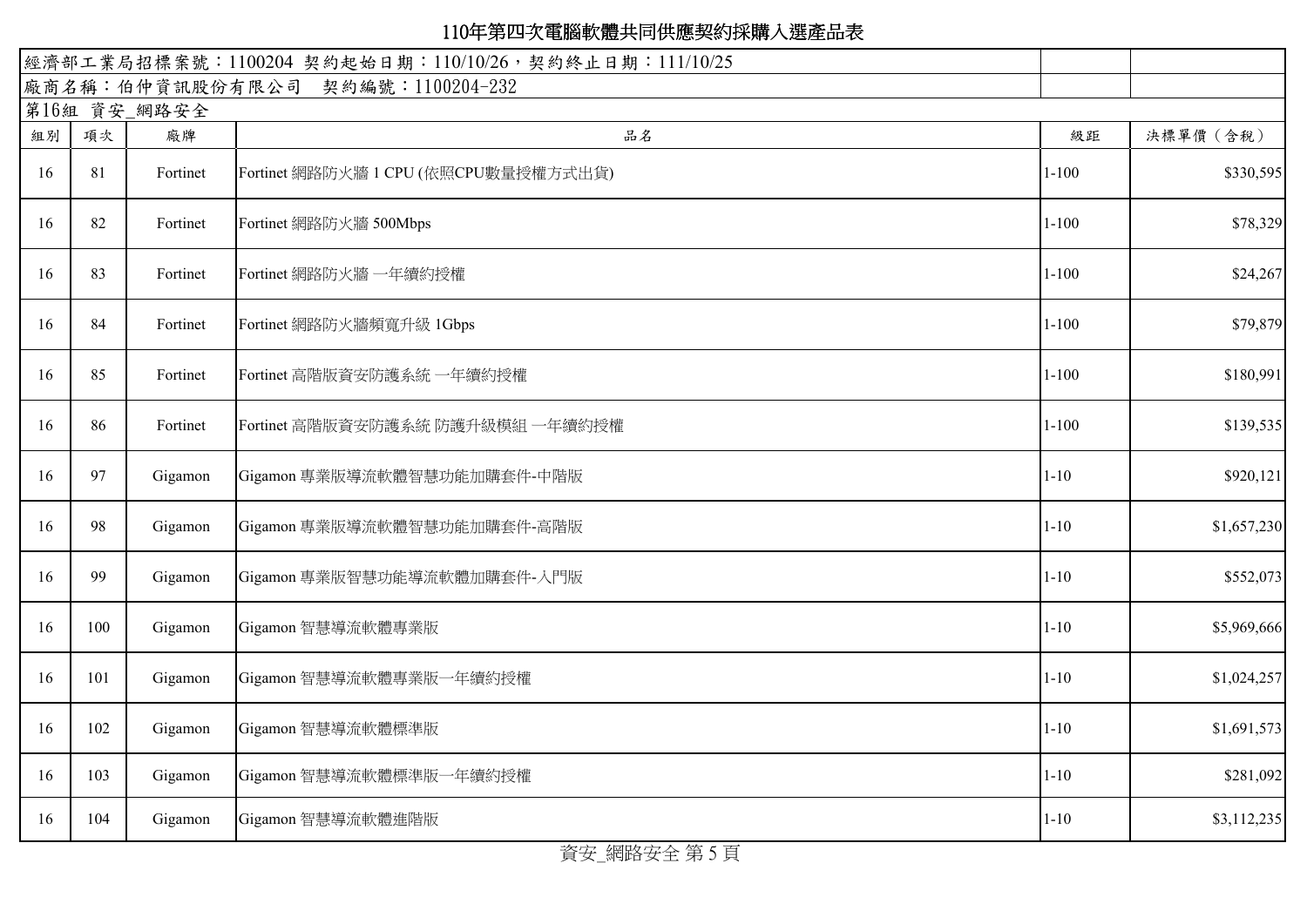|    |     |                    | 經濟部工業局招標案號: 1100204 契約起始日期: 110/10/26, 契約終止日期: 111/10/25 |           |             |
|----|-----|--------------------|----------------------------------------------------------|-----------|-------------|
|    |     |                    | 廠商名稱:伯仲資訊股份有限公司 契約編號:1100204-232                         |           |             |
| 組別 | 項次  | 第16組 資安_網路安全<br>廠牌 | 品名                                                       | 級距        | 決標單價 (含稅)   |
| 16 | 105 | Gigamon            | Gigamon 智慧導流軟體進階版一年續約授權                                  | $1 - 10$  | \$520,728   |
| 16 | 107 | Gigamon            | Gigamon 標準版導流軟體智慧功能加購套件-中階版                              | $1 - 10$  | \$460,061   |
| 16 | 108 | Gigamon            | Gigamon 標準版導流軟體智慧功能加購套件-入門版                              | $1 - 10$  | \$229,525   |
| 16 | 109 | Gigamon            | Gigamon 標準版導流軟體智慧功能加購套件-複合版                              | $1 - 10$  | \$1,224,469 |
| 16 | 110 | Gigamon            | Gigamon 標準版導流軟體智慧功能加購套件-高階版                              | $1 - 10$  | \$690,597   |
| 16 | 111 | Gigamon            | Gigamon 流量集中導流軟體標準版                                      | $1 - 10$  | \$940,344   |
| 16 | 112 | Gigamon            | Gigamon 流量集中導流軟體標準版一年續約授權                                | $1 - 10$  | \$154,702   |
| 16 | 113 | Gigamon            | Gigamon 流量集中導流軟體進階版                                      | $1 - 10$  | \$1,584,429 |
| 16 | 114 | Gigamon            | Gigamon 流量集中導流軟體進階版一年續約授權                                | $1 - 10$  | \$260,870   |
| 16 | 116 | HGiga              | Power Family網路安全管理系統(50 Users)一年期維護                      | $1 - 100$ | \$15,167    |
| 16 | 117 | HGiga              | PowerCluster伺服器負載平衡系統(50 Users)一年期維護                     | $1 - 100$ | \$15,167    |
| 16 | 118 | HGiga              | PowerStation廣域網路負載平衡系統(50 Users)一年期維護                    | $1 - 100$ | \$15,167    |
| 16 | 119 | HGiga              | PowerWAF網站伺服器防火牆(10 Users)一年期維護                          | $1 - 100$ | \$6,168     |
| 16 | 120 | HGiga              | PowerWall整合式安全閘道系統(50 Users)一年期維護                        | $1 - 100$ | \$15,167    |
| 16 | 121 | ID Quantique       | IDQ虛擬加密解決方案                                              | $1 - 900$ | \$230,536   |
| 16 | 122 | Infoblox           | DDI DNS防火牆模組 企業/企業強化訂閱版                                  | $1 - 30$  | \$541,962   |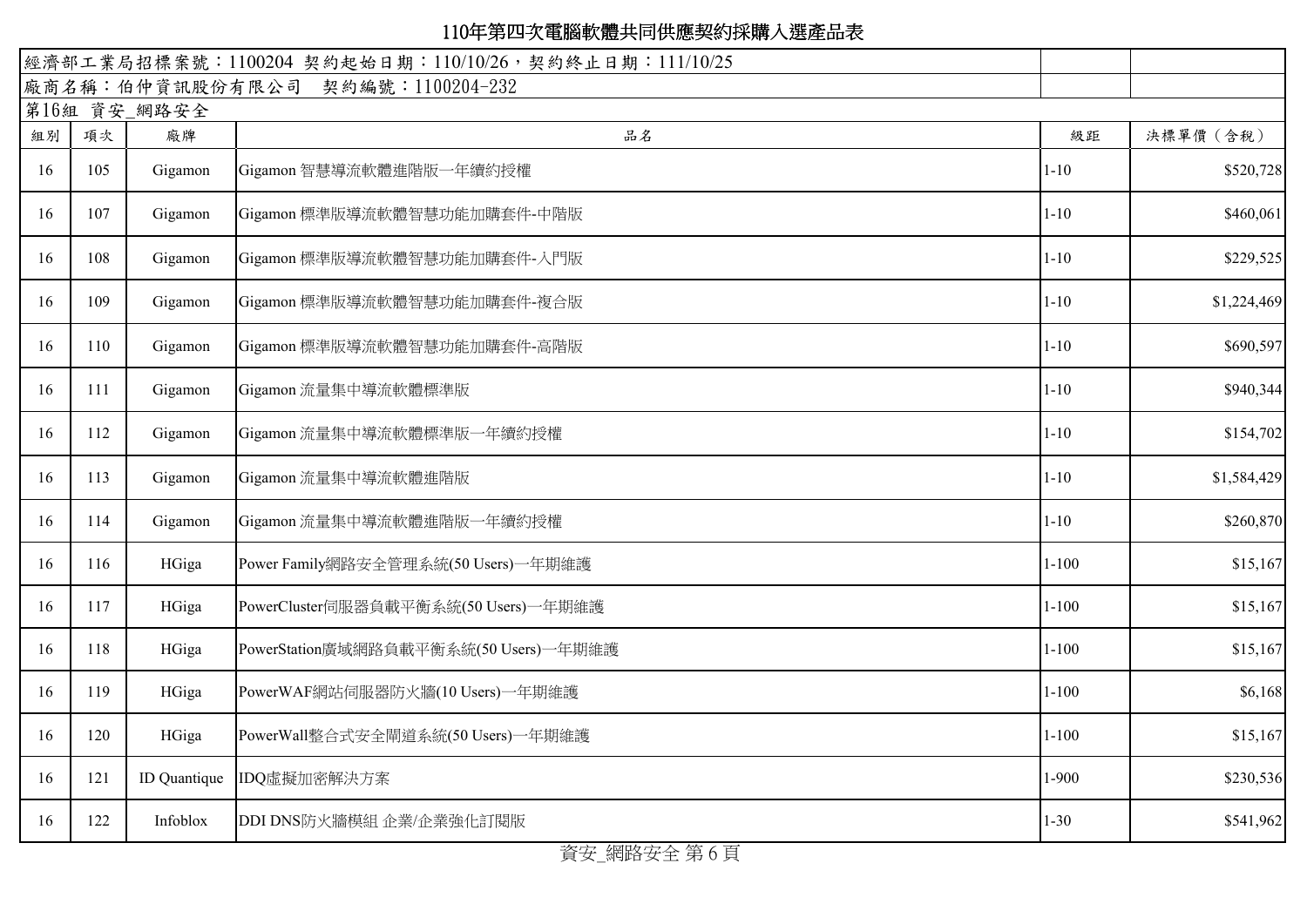|    |     |                     | 經濟部工業局招標案號: 1100204 契約起始日期: 110/10/26, 契約終止日期: 111/10/25 |           |             |
|----|-----|---------------------|----------------------------------------------------------|-----------|-------------|
|    |     |                     | 廠商名稱:伯仲資訊股份有限公司 契約編號:1100204-232                         |           |             |
|    |     | 第16組 資安_網路安全        |                                                          |           |             |
| 組別 | 項次  | 廠牌                  | 品名                                                       | 級距        | 決標單價 (含稅)   |
| 16 | 123 | Infoblox            | DDI DNS防火牆模組 基本/基本強化訂閱版                                  | $1 - 30$  | \$82,912    |
| 16 | 124 | Infoblox            | DDI DNS防火牆模組 專業/專業強化訂閱版                                  | $1 - 30$  | \$278,059   |
| 16 | 125 | Infoblox            | DDI 白金版/白金進階版/白金進階效能強化永久版 DNS防火牆模組 (續約一年)                | $1 - 30$  | \$140,546   |
| 16 | 126 | Infoblox            | DDI 銀級版/銀級進階永久版 DNS防火牆模組 (續約一年)                          | $1 - 30$  | \$21,436    |
| 16 | 127 | Infoblox            | DDI 黃金版/黃金進階版/黃金進階效能強化永久版 DNS防火牆模組 (續約一年)                | $1 - 30$  | \$71,790    |
| 16 | 128 | Infoblox            | DNS全球大型區域防禦情資共享1人單價                                      | 2501-5000 | \$1,659     |
| 16 | 129 | Infoblox            | DNS全球防禦情資強化訂閱版一年中型區域1人單價                                 | 1251-2500 | \$1,921     |
| 16 | 130 | Infoblox            | DNS全球防禦情資強化訂閱版一年小型區域1人單價                                 | 500-1250  | \$2,123     |
| 16 | 131 | Infoblox            | DNS全球防禦情資訂閱版一年-DDI企業強化訂閱版                                | $1-5$     | \$3,763,397 |
| 16 | 132 | Infoblox            | DNS全球防禦情資訂閱版一年-DDI 企業訂閱版                                 | $-5$      | \$2,778,564 |
| 16 | 133 | Infoblox            | DNS全球防禦情資訂閱版一年-DDI 基本強化訂閱版                               | $1 - 30$  | \$684,530   |
| 16 | 134 | Infoblox            | DNS及DHCP自動化管理系統 - 銀級永久版報表模組(續約一年)                        | $1 - 5$   | \$201,213   |
| 16 | 135 | Infoblox            | DNS及DHCP自動化管理系統 - 銀級進階永久版 (續約一年)                         | $1 - 30$  | \$150,657   |
| 16 | 136 | Infoblox            | DNS攻擊防禦軟體-一年授權-企業訂閱版                                     | $1 - 5$   | \$1,913,043 |
| 16 | 137 | Infoblox            | GSLB 全球伺服器負載平衡 - 基本強化訂閱版                                 | $1 - 30$  | \$245,703   |
| 16 | 138 | Infoblox            | GSLB 全球伺服器負載平衡 - 基本訂閱版                                   | $1 - 30$  | \$161,780   |
| 16 | 139 | Infoblox            | GSLB 全球伺服器負載平衡 - 專業訂閱版                                   | $1 - 30$  | \$558,140   |
| 16 | 140 | Infoblox            | 全球伺服器GSLB 負載平衡 - 銀級進階永久版 (續約一年)                          | $1 - 30$  | \$64,206    |
| 16 | 141 | Juniper<br>Networks | Juniper Junos 網路管理平台,一年維護包                               | 1-250     | \$66,734    |
| 16 | 142 | Juniper<br>Networks | Juniper Junos 網路管理平台,一年軟體授權                              | $1 - 50$  | \$716,886   |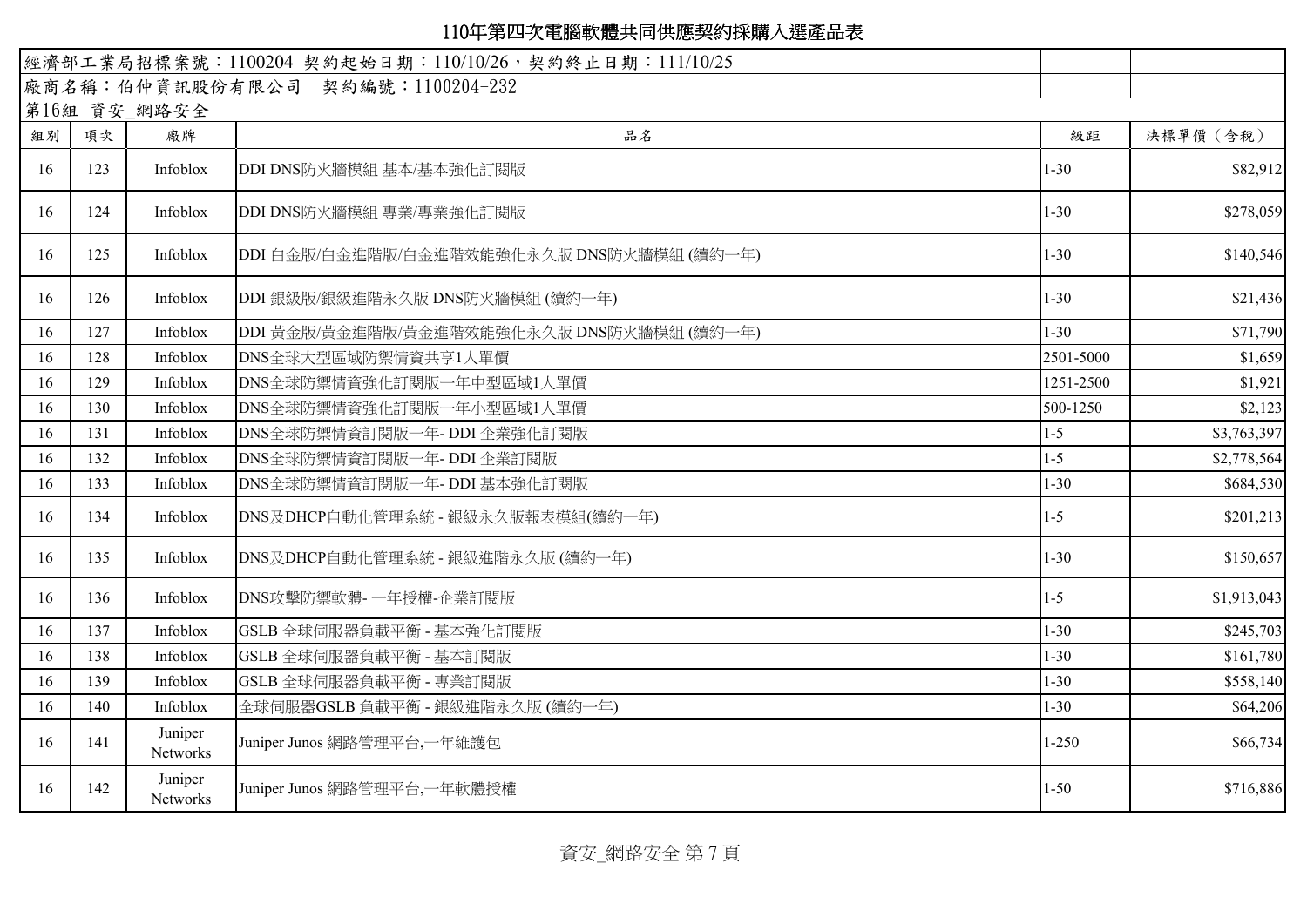|    | 經濟部工業局招標案號: 1100204 契約起始日期: 110/10/26, 契約終止日期: 111/10/25 |                            |                                          |           |             |  |
|----|----------------------------------------------------------|----------------------------|------------------------------------------|-----------|-------------|--|
|    |                                                          |                            | 廠商名稱:伯仲資訊股份有限公司 契約編號:1100204-232         |           |             |  |
|    |                                                          | 第16組 資安_網路安全               |                                          |           |             |  |
| 組別 | 項次                                                       | 廠牌                         | 品名                                       | 級距        | 決標單價 (含稅)   |  |
| 16 | 143                                                      | Juniper<br><b>Networks</b> | Juniper Network Director 網路管理軟體, 一年維護包   | $1 - 500$ | \$16,684    |  |
| 16 | 144                                                      | Juniper<br>Networks        | Juniper Network Director 網路管理軟體, 一年軟體授權  | $1 - 100$ | \$135,490   |  |
| 16 | 145                                                      | Juniper<br>Networks        | Juniper SDSN 軟體定義網路安全管理軟體, 一年維護包         | $1 - 150$ | \$147,624   |  |
| 16 | 146                                                      | Juniper<br>Networks        | Juniper SDSN 軟體定義網路安全管理軟體,一年軟體授權         | $1 - 30$  | \$1,214,358 |  |
| 16 | 147                                                      | Juniper<br><b>Networks</b> | Juniper Security Analytics 威脅管理平台,一年維護包  | $1 - 25$  | \$616,785   |  |
| 16 | 148                                                      | Juniper<br>Networks        | Juniper Security Analytics 威脅管理平台,一年軟體授權 | $1 - 5$   | \$4,827,098 |  |
| 16 | 149                                                      | Juniper<br>Networks        | Juniper Security Analytics 日誌管理平台,一年維護包  | $1 - 50$  | \$506,572   |  |
| 16 | 150                                                      | Juniper<br>Networks        | Juniper Security Analytics 日誌管理平台,一年軟體授權 | $1 - 10$  | \$3,017,189 |  |
| 16 | 151                                                      | Juniper<br>Networks        | Juniper Security Director 資安管理軟體, 一年維護包  | $1 - 500$ | \$20,222    |  |
| 16 | 152                                                      | Juniper<br><b>Networks</b> | Juniper Security Director 資安管理軟體, 一年軟體授權 | $1 - 100$ | \$161,780   |  |
| 16 | 153                                                      | Juniper<br>Networks        | Juniper vMX 虛擬路由器,一年軟體授權                 | $1 - 500$ | \$51,567    |  |
| 16 | 154                                                      | Juniper<br>Networks        | Juniper vMX 虛擬路由器專業版, 一年軟體授權             | $1 - 150$ | \$277,048   |  |
| 16 | 155                                                      | Juniper<br>Networks        | Juniper vMX 虛擬路由器標準版, 一年軟體授權             | $1-400$   | \$97,068    |  |
| 16 | 156                                                      | Juniper<br>Networks        | Juniper vMX 虛擬路由器進階版, 一年軟體授權             | $1 - 200$ | \$193,124   |  |
| 16 | 157                                                      | Juniper<br>Networks        | Juniper vSRX 虛擬安全防火牆專業版, 一年軟體授權          | $1 - 100$ | \$165,824   |  |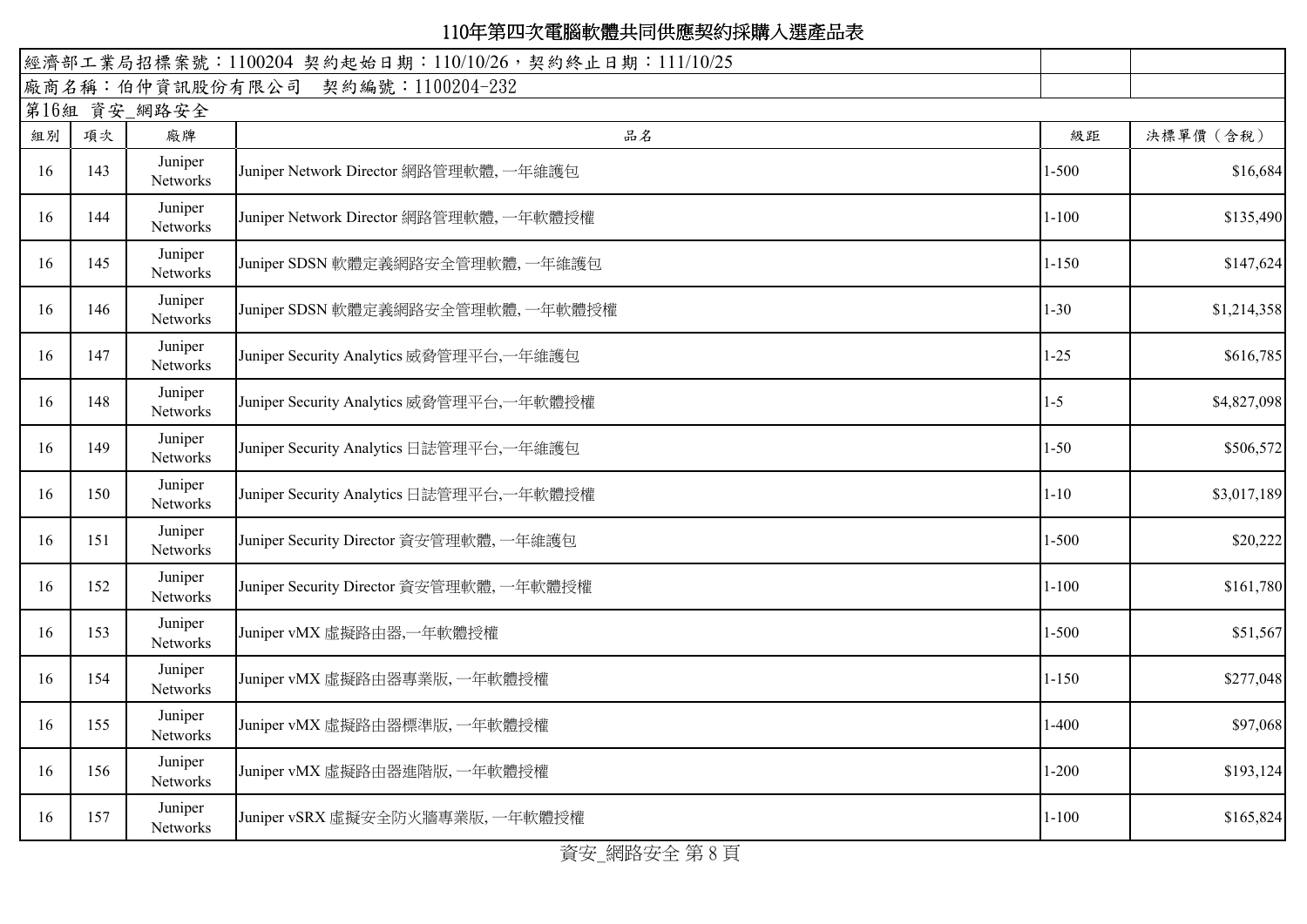| 經濟部工業局招標案號: 1100204 契約起始日期: 110/10/26, 契約終止日期: 111/10/25 |              |                     |                                                                                                             |           |             |  |  |  |
|----------------------------------------------------------|--------------|---------------------|-------------------------------------------------------------------------------------------------------------|-----------|-------------|--|--|--|
|                                                          |              |                     | 廠商名稱:伯仲資訊股份有限公司 契約編號:1100204-232                                                                            |           |             |  |  |  |
|                                                          | 第16組 資安_網路安全 |                     |                                                                                                             |           |             |  |  |  |
| 組別                                                       | 項次           | 廠牌                  | 品名                                                                                                          | 級距        | 決標單價 (含稅)   |  |  |  |
| 16                                                       | 158          | Juniper<br>Networks | Juniper vSRX 虛擬安全防火牆標準版, 一年軟體授權                                                                             | $1 - 100$ | \$115,268   |  |  |  |
| 16                                                       | 159          | Juniper<br>Networks | Juniper vSRX 虛擬安全防火牆進階版, 一年軟體授權                                                                             | $1 - 100$ | \$143,579   |  |  |  |
| 16                                                       | 160          | Juniper<br>Networks | Juniper 先進威脅防禦(JATP) 專業版, 一年軟體授權                                                                            | $1 - 10$  | \$3,024,267 |  |  |  |
| 16                                                       | 161          | Juniper<br>Networks | Juniper 先進威脅防禦(JATP) 標準版, 一年軟體授權                                                                            | $1 - 30$  | \$1,315,470 |  |  |  |
| 16                                                       | 162          | Juniper<br>Networks | Juniper 先進威脅防禦(JATP) 進階版, 一年軟體授權                                                                            | $1 - 20$  | \$2,105,157 |  |  |  |
| 16                                                       | 163          | keysight (ixia)     | Keysight (Ixia) for Application and Threat Intelligence Service (ATI)                                       | $1 - 10$  | \$1,103,162 |  |  |  |
| 16                                                       | 164          | keysight (ixia)     | Keysight (Ixia) Hawkeye 10 Endpoint Solutions Bundle 授權                                                     | $1 - 10$  | \$1,706,070 |  |  |  |
| 16                                                       | 165          | keysight (ixia)     | Keysight (Ixia) Hawkeye 25 Endpoint Solutions Bundle 授權                                                     | $1 - 10$  | \$3,412,139 |  |  |  |
| 16                                                       | 166          | keysight (ixia)     | Keysight (Ixia) Security Analysis for Malware/Botnet/Phishing                                               | $1 - 10$  | \$1,711,203 |  |  |  |
| 16                                                       | 167          | keysight (ixia)     | Keysight (Ixia) 流量加密可視化功能授權                                                                                 | $1-9$     | \$3,400,572 |  |  |  |
| 16                                                       | 168          | keysight (ixia)     | Keysight (Ixia) 資安威脅模擬授權-Breach and Attack Simulation Platform (Base Bundle-10 Agents, 1-year subscription) | $1-9$     | \$4,704,416 |  |  |  |
| 16                                                       | 169          | keysight (ixia)     | Keysight (Ixia) 資安威脅模擬授權-Breach and Attack Simulation Platform (Base Bundle-5 Agents, 1-year subscription)  | $1 - 10$  | \$2,822,649 |  |  |  |
| 16                                                       | 171          | McAfee              | McAfee vNSP Cloud Large (McAfee入侵偵測防禦系統VM版-1Gbps流量一年軟體授權)                                                   | $1 - 12$  | \$1,874,621 |  |  |  |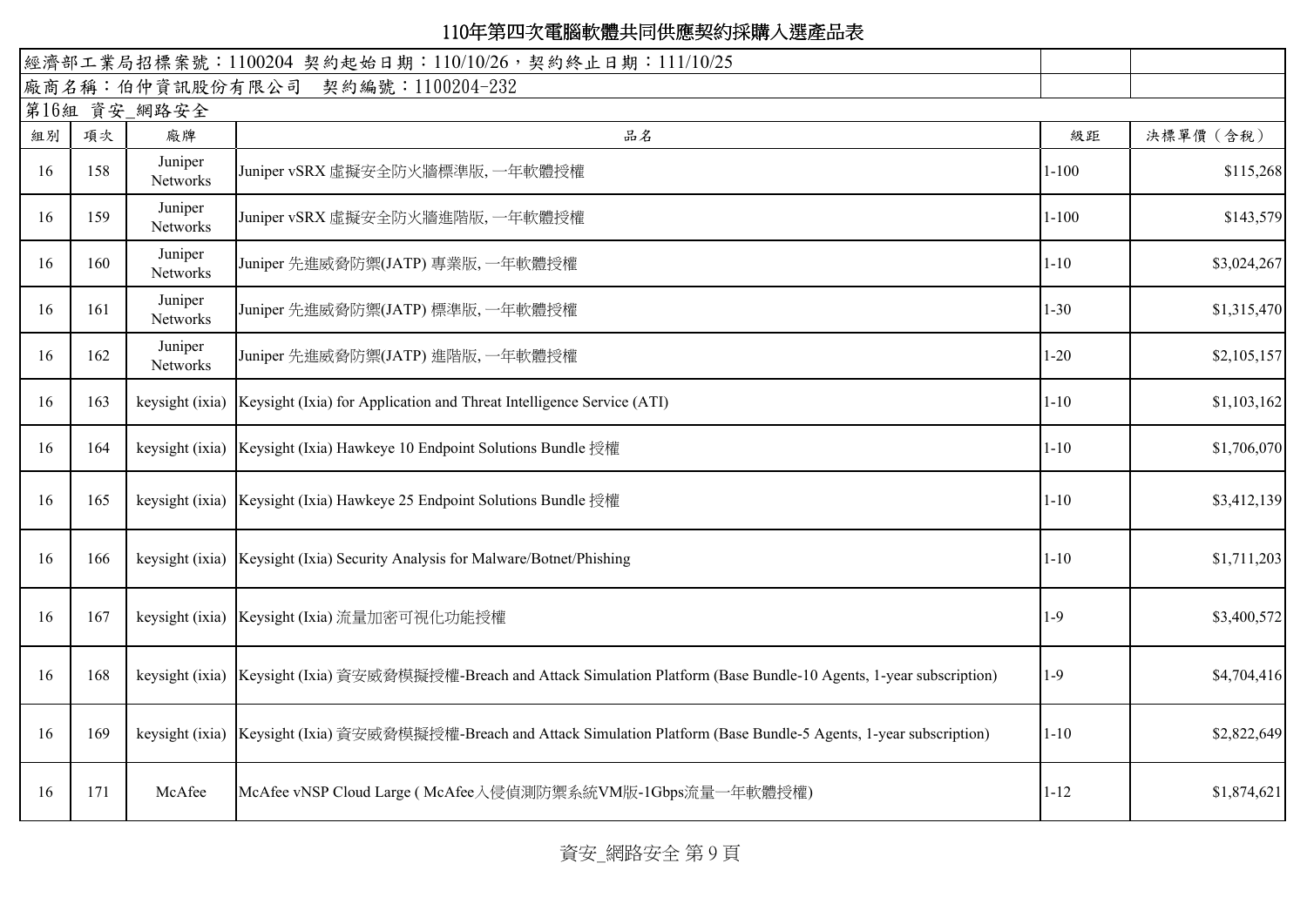|    |     |               | 經濟部工業局招標案號: 1100204 契約起始日期: 110/10/26, 契約終止日期: 111/10/25      |           |             |
|----|-----|---------------|---------------------------------------------------------------|-----------|-------------|
|    |     |               | 廠商名稱:伯仲資訊股份有限公司 契約編號:1100204-232                              |           |             |
|    |     | 第16組 資安_網路安全  |                                                               |           |             |
| 組別 | 項次  | 廠牌            | 品名                                                            | 級距        | 決標單價 (含稅)   |
| 16 | 172 | McAfee        | McAfee vNSP Cloud Medium (McAfee入侵偵測防禦系統VM版-500Mbps流量一年軟體授權)  | $1 - 15$  | \$1,239,636 |
| 16 | 173 | McAfee        | McAfee vNSP Cloud Small (McAfee入侵偵測防禦系統VM版-200Mbps流量一年軟體授權)   | $1 - 20$  | \$558,140   |
| 16 | 174 |               | Menlo Security Menlo Security上網隔離-訂閱式風險網站版(一年授權)              | $1 - 100$ | \$318,504   |
| 16 | 175 |               | Menlo Security   Menlo Security上網隔離系統-訂閱 式完整版 (一年授權)          | $1 - 60$  | \$642,063   |
| 16 | 176 | <b>Nagios</b> | Nagios XI Standard Edition Unlimited Node 網路與伺服器效能監控軟體標準版     | $1 - 20$  | \$743,175   |
| 16 | 177 | <b>Nagios</b> | Nagios XI Standard Edition Unlimited Node 網路與伺服器效能監控軟體標準版一年續約 | $1 - 20$  | \$715,875   |
| 16 | 178 | <b>Nagios</b> | Nagios XI Standard Edition 網路與伺服器效能監控軟體標準版                    | $1 - 100$ | \$178,969   |
| 16 | 179 | <b>Nagios</b> | Nagios XI Standard Edition 網路與伺服器效能監控軟體標準版一年續約                | $1 - 100$ | \$117,290   |
| 16 | 186 | NetScout      | NetScout DDoS偵測及緩解系統 1Gbps, 一年維護包                             | $1 - 5$   | \$604,516   |
| 16 | 187 | NetScout      | NetScout DDoS偵測及緩解系統 1Gbps, 一年軟體授權                            | $1-5$     | \$3,057,568 |
| 16 | 188 | NetScout      | NetScout DDoS偵測及緩解系統 2Gbps, 一年維護包                             | $1 - 5$   | \$818,980   |
| 16 | 189 | NetScout      | NetScout DDoS偵測及緩解系統 2Gbps, 一年軟體授權                            | $1 - 5$   | \$3,993,175 |
| 16 | 190 | NetScout      | NetScout DDoS偵測及緩解系統 500Mbps, 一年維護包                           | $1 - 5$   | \$474,283   |
| 16 | 191 | NetScout      | NetScout DDoS偵測及緩解系統 500Mbps, 一年軟體授權                          | $1-5$     | \$2,485,449 |
| 16 | 192 | NetScout      | NetScout DDoS偵測及緩解系統 500Mbps, 訂閱式服務一年                         | $1 - 5$   | \$1,771,680 |
| 16 | 193 | NetScout      | NetScout DDoS偵測及緩解系統 5Gbps, 一年維護包                             | $1-5$     | \$1,205,145 |
| 16 | 194 | NetScout      | NetScout DDoS偵測及緩解系統 5Gbps, 一年軟體授權                            | $1-5$     | \$6,048,400 |

資安\_網路安全 第 10 頁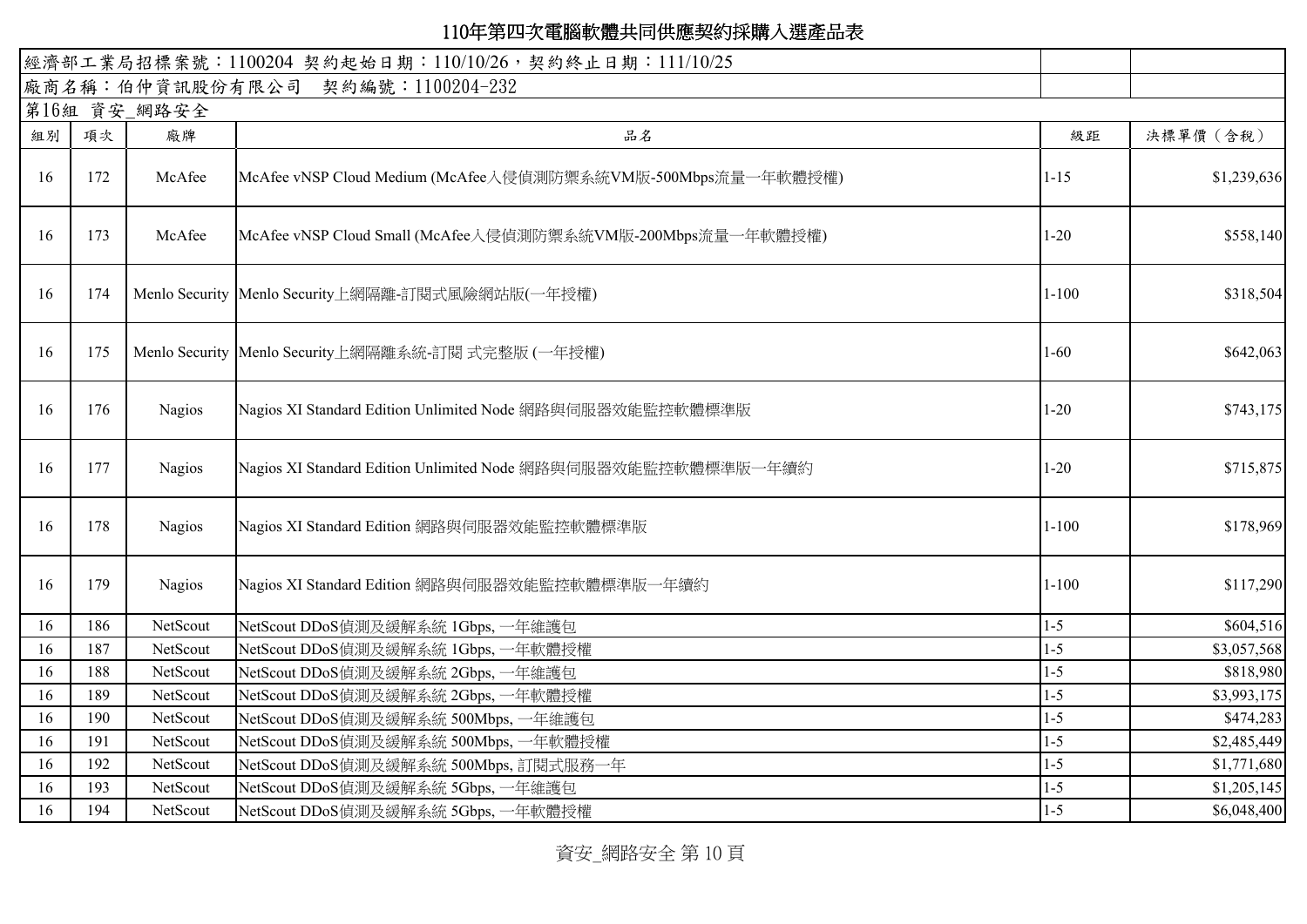|    |     |              | 經濟部工業局招標案號: 1100204 契約起始日期: 110/10/26, 契約終止日期: 111/10/25 |          |             |
|----|-----|--------------|----------------------------------------------------------|----------|-------------|
|    |     |              | 廠商名稱:伯仲資訊股份有限公司 契約編號:1100204-232                         |          |             |
|    |     | 第16組 資安_網路安全 |                                                          |          |             |
| 組別 | 項次  | 廠牌           | 品名                                                       | 級距       | 決標單價 (含稅)   |
| 16 | 195 | NetScout     | NetScout 主動式端點測試軟體,一年維護包                                 | $1 - 20$ | \$228,012   |
| 16 | 196 | NetScout     | NetScout 主動式端點測試軟體,一年軟體授權                                | $1 - 20$ | \$1,516,684 |
| 16 | 197 | NetScout     | NetScout 内外網流量收集過濾平台標準版,一年維護包                            | $1 - 5$  | \$101,112   |
| 16 | 198 | NetScout     | NetScout 内外網流量收集過濾平台標準版,一年軟體授權                           | $1-5$    | \$1,011,122 |
| 16 | 199 | NetScout     | NetScout 加解密軟體平台基礎版,一年維護包                                | $1 - 5$  | \$402,952   |
| 16 | 200 | NetScout     | NetScout 加解密軟體平台基礎版,一年軟體授權                               | $1 - 5$  | \$3,754,297 |
| 16 | 201 | NetScout     | NetScout 威脅偵測平台, 一年維護包                                   | $1-4$    | \$1,516,805 |
| 16 | 202 | NetScout     | NetScout 威脅偵測平台, 一年軟體授權                                  | $1-4$    | \$8,190,091 |
| 16 | 203 | NetScout     | NetScout 網路封包擷取與分析雲端版,一年維護包                              | $1 - 4$  | \$104,105   |
| 16 | 204 | NetScout     | NetScout 網路封包擷取與分析雲端版, 一年軟體授權                            | $1-4$    | \$554,095   |
| 16 | 205 | NetScout     | NetScout 網路應用服務效能管理平台暨封包擷取與分析基礎版,一年維護包                   | $1 - 4$  | \$564,133   |
| 16 | 206 | NetScout     | NetScout 網路應用服務效能管理平台暨封包擷取與分析基礎版,一年軟體授權                  | $1 - 4$  | \$3,538,928 |
| 16 | 207 | NetScout     | NetScout 網路應用服務效能管理平台暨封包擷取與分析雲端版, 一年維護包                  | $1-4$    | \$441,610   |
| 16 | 208 | NetScout     | NetScout 網路應用服務效能管理平台暨封包擷取與分析雲端版,一年軟體授權                  | $1-4$    | \$2,527,806 |
| 16 | 209 | NetScout     | NetScout 網路應用服務效能管理平台暨封包擷取與分析雲端版,訂閱式服務一年                 | $1-4$    | \$1,825,407 |
| 16 | 210 | NetScout     | NetScout 網路設備與無線網路監控系統,一年維護包                             | $1 - 5$  | \$828,837   |
| 16 | 211 | NetScout     | NetScout 網路設備與無線網路監控系統,一年軟體授權                            | $1 - 5$  | \$5,055,612 |
| 16 | 214 | NS-Guard     | 監控日誌整合系統 NetProxy                                        | $1 - 5$  | \$392,472   |
| 16 | 215 | NS-Guard     | 網路威脅偵測與防禦 NetProbe IDS/IPS/10G                           | $1 - 5$  | \$2,590,319 |
| 16 | 216 | NS-Guard     | 網路威脅偵測與防禦 NetProbe IDS/IPS/1G/                           | $1 - 5$  | \$1,334,406 |
| 16 | 217 | NS-Guard     | 網路威脅偵測與防禦 NetProbe IDS/IPS/4G                            | $1-5$    | \$1,805,373 |
| 16 | 218 | NS-Guard     | 網路威脅偵測與防禦 NetProbe IDS/IPS/Anti-DDoS/10G                 | $1 - 5$  | \$2,982,791 |
| 16 | 219 | NS-Guard     | 網路威脅偵測與防禦 NetProbe IDS/IPS/Anti-DDoS/1G                  | $1 - 5$  | \$1,805,373 |
| 16 | 220 | NS-Guard     | 網路威脅偵測與防禦 NetProbe IDS/IPS/Anti-DDoS/4G                  | $1 - 5$  | \$2,197,845 |
| 16 | 221 | NS-Guard     | 網路威脅誘捕 NetTrap 模擬主機型                                     | $1 - 5$  | \$667,203   |
| 16 | 222 | NS-Guard     | 網路威脅誘捕 NetTrap 模擬主機型/DNS安全模組                             | $1 - 5$  | \$784,945   |
| 16 | 223 | NS-Guard     | 網路威脅誘捕 NetTrap 模擬伺服器型                                    | $1 - 5$  | \$941,933   |
| 16 | 224 | NS-Guard     | 網路威脅誘捕 NetTrap 模擬伺服器型/DNS安全模組                            | $1-5$    | \$1,177,417 |
| 16 | 225 | NS-Guard     | 網路威脅誘捕 NetTrap 模擬工控制設備型                                  | $1 - 5$  | \$1,412,900 |
| 16 | 226 | NS-Guard     | 網路威脅誘捕 NetTrap 模擬工控設備型/DNS安全模組<br>$F - F - F$            | $1 - 5$  | \$1,569,890 |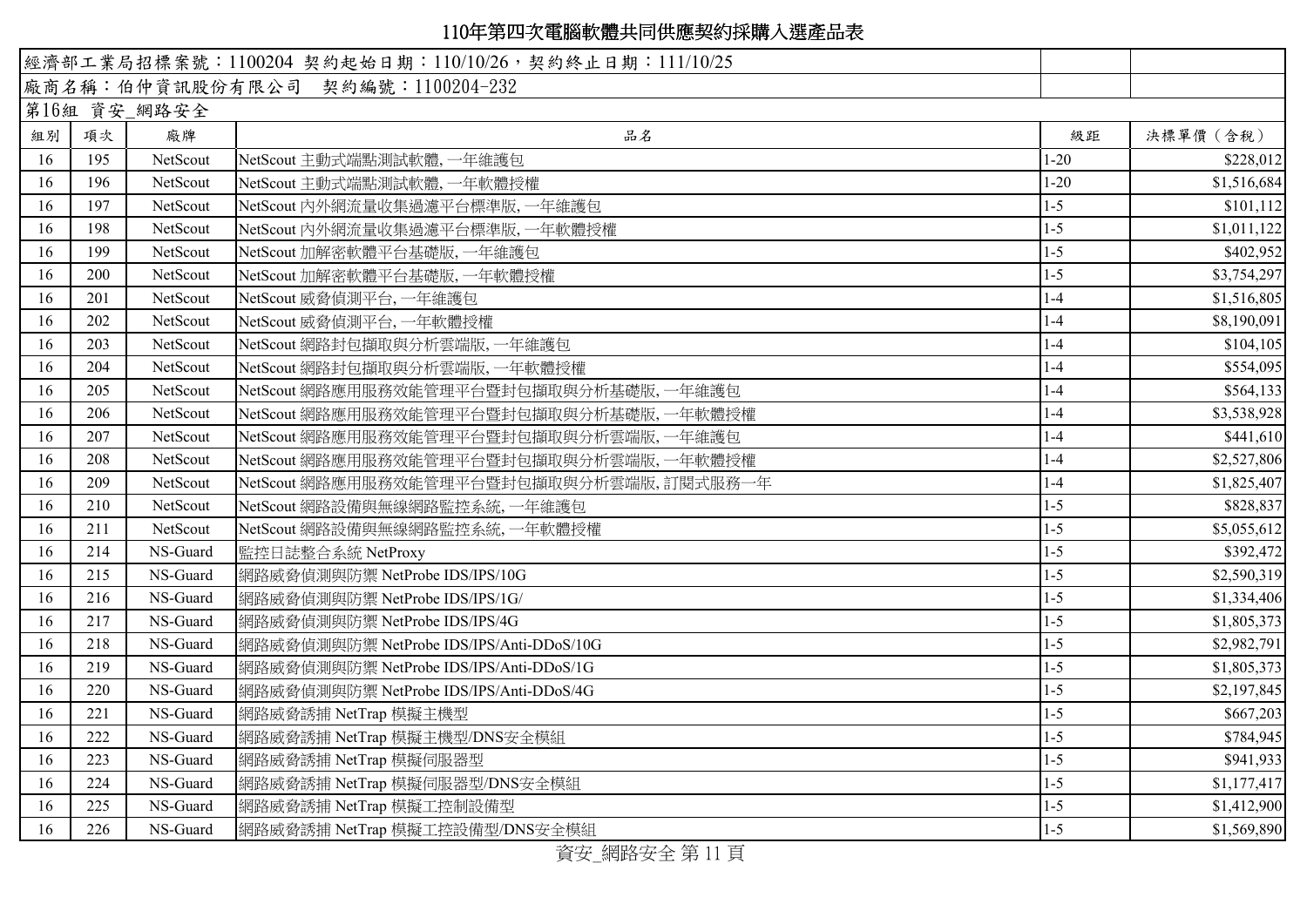| 經濟部工業局招標案號: 1100204 契約起始日期: 110/10/26, 契約終止日期: 111/10/25 |     |                              |                                                                                                       |           |              |
|----------------------------------------------------------|-----|------------------------------|-------------------------------------------------------------------------------------------------------|-----------|--------------|
|                                                          |     |                              | 廠商名稱:伯仲資訊股份有限公司 契約編號:1100204-232                                                                      |           |              |
|                                                          |     | 第16組 資安_網路安全                 |                                                                                                       |           |              |
| 組別                                                       | 項次  | 廠牌                           | 品名                                                                                                    | 級距        | 決標單價 (含稅)    |
| 16                                                       | 227 | NS-Guard                     | 網路威脅誘捕 NetTrap 模擬物聯網裝置型                                                                               | $1-5$     | \$1,177,417  |
| 16                                                       | 228 | NS-Guard                     | 網路威脅誘捕 NetTrap 模擬物聯網裝置型/DNS安全模組                                                                       | $1 - 5$   | \$1,412,900  |
| 16                                                       | 229 | NS-Guard                     | 網路威脅誘捕 NetTrap 虛擬主機版本                                                                                 | $1 - 100$ | \$39,248     |
| 16                                                       | 230 | NS-Guard                     | 網路威脅誘捕輕量型 NetTrap-Lite                                                                                | $1 - 5$   | \$117,742    |
| 16                                                       | 231 | NS-Guard                     | 資訊安全整合平台 SCP SOC資訊安全監控                                                                                | $1-5$     | \$1,177,417  |
| 16                                                       | 232 | NS-Guard                     | 資訊安全整合平台 SCP SOC資訊安全監控                                                                                | $6 - 10$  | \$940,982    |
| 16                                                       | 233 | PacketX                      | Grism網路可視化平台一年軟體授權                                                                                    | $1 - 100$ | \$282,609    |
| 16                                                       | 235 | Palo Alto<br>Networks        | Palo Alto Networks Cortex Data Lake資安日誌儲存及管理服務 100TB                                                  | $1 - 3$   | \$11,303,337 |
| 16                                                       | 236 | Palo Alto<br>Networks        | Palo Alto Networks Cortex Data Lake資安日誌儲存及管理服務 12TB                                                   | $1 - 29$  | \$1,355,915  |
| 16                                                       | 237 | Palo Alto<br>Networks        | Palo Alto Networks Cortex Data Lake資安日誌儲存及管理服務 24TB                                                   | $1 - 14$  | \$2,712,775  |
| 16                                                       | 238 | Palo Alto<br>Networks        | Palo Alto Networks Cortex Data Lake資安日誌儲存及管理服務 2TB                                                    | $1 - 100$ | \$215,369    |
| 16                                                       | 239 | Palo Alto<br>Networks        | Palo Alto Networks Cortex Data Lake資安日誌儲存及管理服務 4TB                                                    | $1 - 87$  | \$451,876    |
| 16                                                       | 240 | Palo Alto<br>Networks        | Palo Alto Networks Cortex Data Lake資安日誌儲存及管理服務 8TB                                                    | $1-43$    | \$903,943    |
| 16                                                       | 241 | Palo Alto<br>Networks        | Palo Alto Networks Cortex XDR使用者資安行為分析服務 200人版                                                        | $1 - 77$  | \$507,583    |
| 16                                                       | 242 | Palo Alto<br><b>Networks</b> | Palo Alto Networks Cortex XDR使用者資安行為分析服務 400人版                                                        | $1 - 38$  | \$1,017,100  |
| 16                                                       | 243 | Palo Alto<br><b>Networks</b> | Palo Alto Networks Cortex XDR使用者資安行為分析服務 600人版                                                        | $1 - 25$  | \$1,525,784  |
| 16                                                       | 244 | Palo Alto<br>Networks        | Palo Alto Networks DNS惡意網域防禦(一年期)                                                                     | $1 - 10$  | \$3,546,006  |
| 16                                                       | 245 | Palo Alto<br>Networks        | Palo Alto Networks 資安協同自動化回應系統                                                                        | $1 - 8$   | \$4,902,932  |
| 16                                                       | 246 | PowerAdmin                   | PowerAdmin Server Monitor Ultra 網路設備及主機監測網管軟體 中文版 1-Node (續約一年)                                       | $1 - 100$ | \$1,618      |
| 16                                                       | 247 | PowerAdmin                   | PowerAdmin Server Monitor Ultra 網路設備及主機監測網管軟體 中文版 1-Node 最新版 (含一年升級服務)                                | $1 - 100$ | \$8,493      |
| 16                                                       | 248 | PowerAdmin                   | PowerAdmin Storage Monitor Ultra 儲存設備監測網管軟體 中文版 1-Node (續約一年)                                         | $1 - 100$ | \$3,337      |
| 16                                                       | 249 | PowerAdmin                   | PowerAdmin Storage Monitor Ultra 儲存設備監測網管軟體 中文版 1-Node 最新版 (含一年升級服務)                                  | $1 - 100$ | \$16,684     |
| 16                                                       | 250 | Progress                     | whatsup uota Appheation Monitoring 5 New Appheations with 1 Tear Service應用住式双距监控保紐 3來源(內言一平史新<br> 空神ノ | $1 - 10$  | \$120,324    |

資安\_網路安全 第 12 頁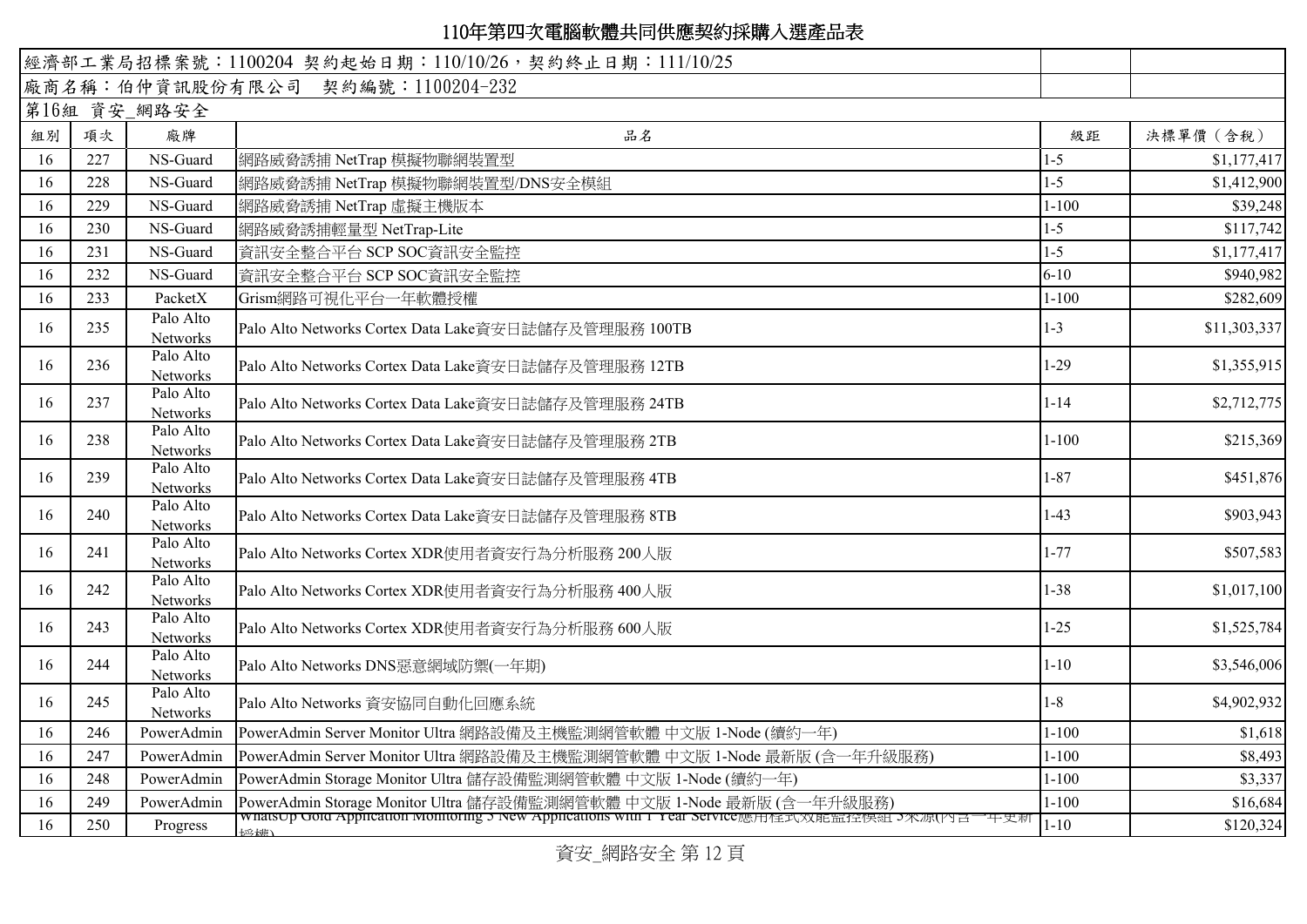| 經濟部工業局招標案號: 1100204 契約起始日期: 110/10/26, 契約終止日期: 111/10/25 |              |            |                                                                                                                                                                      |           |             |  |  |
|----------------------------------------------------------|--------------|------------|----------------------------------------------------------------------------------------------------------------------------------------------------------------------|-----------|-------------|--|--|
| 廠商名稱:伯仲資訊股份有限公司 契約編號:1100204-232                         |              |            |                                                                                                                                                                      |           |             |  |  |
|                                                          | 第16組 資安_網路安全 |            |                                                                                                                                                                      |           |             |  |  |
| 組別                                                       | 項次           | 廠牌         | 品名                                                                                                                                                                   | 級距        | 決標單價 (含稅)   |  |  |
| 16                                                       | 251          | Progress   | WhatsUp Gold Application Monitoring 5 Service Agreement應用程式效能監控模組 5來源-一年軟體更新授權                                                                                       | $1 - 10$  | \$30,839    |  |  |
| 16                                                       | 252          | Progress   | WhatsUp Gold Configuration Management 25 Device網路設備備份管理模組授權25台(內含一年更新授權)                                                                                             | $1 - 10$  | \$125,379   |  |  |
| 16                                                       | 253          | Progress   | WhatsUp Gold Configuration Management 25 Service Agreement with up to 1 Year Service網路設備備份管理模組授權25台-<br>一年軟體更新授權                                                     | $1 - 10$  | \$31,345    |  |  |
| 16                                                       | 254          | Progress   | WhatsUp Gold Log Management 10 Device日誌管理模組授權10台(內含一年更新授權)                                                                                                           | $1 - 10$  | \$61,678    |  |  |
| 16                                                       | 255          | Progress   | WhatsUp Gold Log Management 10 Service Agreement with up to 1 Year Service日誌管理模組授權10台-一年軟體更新授權                                                                       | $1 - 10$  | \$15,672    |  |  |
| 16                                                       | 256          | Progress   | WhatsUp Gold Network Traffic Analysis 5 Service Agreement with up to 1 Year Service 網路流量監控模組5來源授權-一年<br>軟體更新授權                                                       | $1 - 10$  | \$27,300    |  |  |
| 16                                                       | 257          | Progress   | WhatsUp Gold Network Traffic Analysis 5 Source 網路流量監控模組5來源授權(內含一年更新授權)                                                                                               | $1 - 10$  | \$111,223   |  |  |
| 16                                                       | 258          | Progress   | WhatsUp Gold Premium 100 New Devices網路監控軟體解決方案主程式授權(內含一年更新授權)                                                                                                        | $1 - 10$  | \$238,625   |  |  |
| 16                                                       | 259          | Progress   | WhatsUp Gold Premium 100 Service Agreement with up to 1 Year Service(網路監控軟體主程式續約<br>-年軟體更新授權)                                                                        | $1 - 10$  | \$51,565    |  |  |
| 16                                                       | 260          | Progress   | WhatsUp Gold Virtual Monitoring 100 New Devices虛擬監控模組授權100台(內含一年更新授權)<br>wnatsUp Gold Virtual Monitoring TOU Service Agreement with up to T Year Service虛擬監控保組技権IOU급 | $1 - 10$  | \$161,780   |  |  |
| 16                                                       | 261          | Progress   |                                                                                                                                                                      | $1 - 10$  | \$40,445    |  |  |
| 16                                                       | 262          | Progress   | WhatsUp Gold 金級專業維護服務套件包300台裝置                                                                                                                                       | $1 - 10$  | \$1,099,090 |  |  |
| 16                                                       | 263          | Progress   | WhatsUp Gold 銀級專業服務套件包 100 台裝置                                                                                                                                       | $1 - 10$  | \$575,329   |  |  |
| 16                                                       | 266          | Synesis    | Synesis Starter kit                                                                                                                                                  | $1 - 20$  | \$1,623,862 |  |  |
| 16                                                       | 268          | ThreatSTOP | ThreatSTOP 威脅情報系統(20) 一年期授權                                                                                                                                          | $1 - 50$  | \$138,524   |  |  |
| 16                                                       | 269          | Tufin      | SecureChange 防火牆安全策略管理軟體主程式(設備授權需另購,含原廠一年軟體升級服務,須先購買SecureTrack license)                                                                                             | $1 - 10$  | \$2,053,464 |  |  |
| 16                                                       | 270          | Tufin      | SecureChange 防火牆安全策略管理軟體主程式之原廠一年軟體升級服務                                                                                                                               | $1 - 150$ | \$410,288   |  |  |
| 16                                                       | 271          | Tufin      | SecureChange 防火牆安全策略管理軟體設備授權(一台設備不含HA授權,需搭配主程式使用,含原廠一年軟體升級服務,須<br>先購買SecureTrack license)                                                                            | $1 - 150$ | \$222,030   |  |  |
| 16                                                       | 272          | Tufin      | SecureChange 防火牆安全策略管理軟體設備授權(一台設備含HA授權,需搭配主程式使用,含原廠一年軟體升級服務,須先<br>購買SecureTrack license)                                                                             | $1 - 150$ | \$293,225   |  |  |
| 16                                                       | 273          | Tufin      | SecureChange 防火牆安全策略管理軟體設備授權之原廠一年軟體升級服務(不含HA)                                                                                                                        | $1 - 150$ | \$44,002    |  |  |
| 16                                                       | 274          | Tufin      | SecureChange 防火牆安全策略管理軟體設備授權之原廠一年軟體升級服務(含HA)                                                                                                                         | $1 - 150$ | \$58,261    |  |  |
| 16                                                       | 275          | Tufin      | SecureTrack 防火牆安全策略管理軟體主程式(設備授權需另購,含原廠一年軟體升級服務)                                                                                                                      | $1 - 10$  | \$791,583   |  |  |
| 16                                                       | 276          | Tufin      | SecureTrack 防火牆安全策略管理軟體主程式之原廠一年軟體升級服務                                                                                                                                | $1 - 150$ | \$157,735   |  |  |
| 16                                                       | 277          | Tufin      | SecureTrack 防火牆安全策略管理軟體設備授權(一台設備不含HA授權,需搭配主程式使用,含原廠一年軟體升級服務)                                                                                                         | $1 - 150$ | \$184,024   |  |  |
| 16                                                       | 278          | Tufin      | SecureTrack 防火牆安全策略管理軟體設備授權(一台設備含HA授權,需搭配主程式使用,含原廠一年軟體升級服務)                                                                                                          | $1 - 150$ | \$293,832   |  |  |
| 16                                                       | 279          | Tufin      | SecureTrack 防火牆安全策略管理軟體設備授權之原廠一年軟體升級服務(不含HA)                                                                                                                         | $1 - 150$ | \$36,400    |  |  |
| 16                                                       | 280          | Tufin      | SecureTrack 防火牆安全策略管理軟體設備授權之原廠一年軟體升級服務(含HA)                                                                                                                          | $1 - 150$ | \$46,512    |  |  |

資安\_網路安全 第 13 頁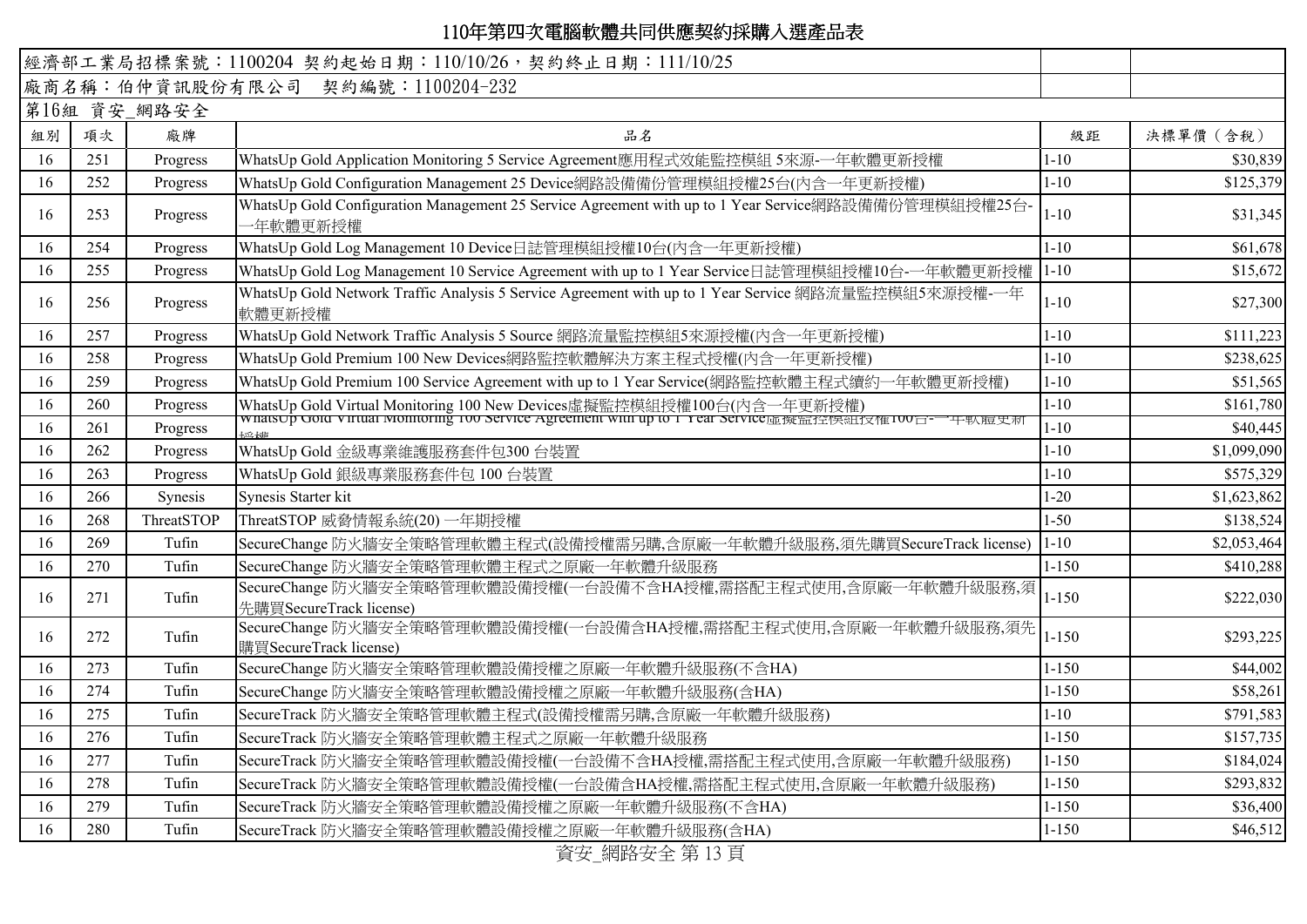|    |     |                      | 經濟部工業局招標案號: 1100204 契約起始日期: 110/10/26, 契約終止日期: 111/10/25         |           |             |
|----|-----|----------------------|------------------------------------------------------------------|-----------|-------------|
|    |     |                      | 廠商名稱:伯仲資訊股份有限公司 契約編號:1100204-232                                 |           |             |
|    |     | 第16組 資安_網路安全         |                                                                  |           |             |
| 組別 | 項次  | 廠牌                   | 品名                                                               | 級距        | 決標單價 (含稅)   |
| 16 | 281 | WatchGuard           | WatchGuard Dimension報表軟體(一年授權)                                   | $1 - 30$  | \$103,134   |
| 16 | 282 | WatchGuard           | WatchGuard FireboxV UTM多功能防火牆 2Gbps (Small Office)(一年授權)         | $1 - 30$  | \$132,963   |
| 16 | 283 | WatchGuard           | WatchGuard FireboxV UTM多功能防火牆 2Gbps (Small Office)一年軟體續約         | $1 - 30$  | \$34,378    |
| 16 | 284 | WatchGuard           | WatchGuard FireboxV UTM多功能防火牆 4Gbps (Medium Office)(一年授權)        | $1 - 30$  | \$310,920   |
| 16 | 285 | WatchGuard           | WatchGuard FireboxV UTM多功能防火牆 4Gbps (Medium Office)一年軟體續約        | $1 - 30$  | \$80,890    |
| 16 | 286 | WatchGuard           | WatchGuard FireboxV UTM多功能防火牆 8Gbps (Large Office)(一年授權)         | $1 - 30$  | \$666,835   |
| 16 | 287 | WatchGuard           | WatchGuard FireboxV UTM多功能防火牆 8Gbps (Large Office)一年軟體續約         | $1 - 30$  | \$173,913   |
| 16 | 288 | WatchGuard           | WatchGuard FireboxV UTM多功能防火牆 Unrestricted (XLarge Office)(一年授權) | $1 - 30$  | \$1,329,626 |
| 16 | 289 | WatchGuard           | WatchGuard FireboxV UTM多功能防火牆 Unrestricted (XLarge Office)一年軟體續約 | $1 - 30$  | \$349,848   |
| 16 | 290 | WatchGuard           | WatchGuard FireboxV 防火牆 2Gbps (Small Office)(一年授權)               | $1 - 30$  | \$96,057    |
| 16 | 291 | WatchGuard           | WatchGuard FireboxV 防火牆 2Gbps (Small Office)一年軟體續約               | $1 - 30$  | \$11,122    |
| 16 | 292 | WatchGuard           | WatchGuard FireboxV 防火牆 4Gbps (Medium Office)(一年授權)              | $1 - 30$  | \$230,536   |
| 16 | 293 | WatchGuard           | WatchGuard FireboxV 防火牆 4Gbps (Medium Office)一年軟體續約              | $1 - 30$  | \$26,289    |
| 16 | 294 | WatchGuard           | WatchGuard FireboxV 防火牆 8Gbps (Large Office)(一年授權)               | $1 - 30$  | \$493,428   |
| 16 | 295 | WatchGuard           | WatchGuard FireboxV 防火牆 8Gbps (Large Office)一年軟體續約               | $1 - 30$  | \$56,623    |
| 16 | 296 | WatchGuard           | WatchGuard FireboxV 防火牆 Unrestricted (XLarge Office)(一年授權)       | $1 - 30$  | \$984,833   |
| 16 | 297 | WatchGuard           | WatchGuard FireboxV 防火牆 Unrestricted (XLarge Office)一年軟體續約       | $1 - 30$  | \$114,257   |
| 16 | 298 | WatchGuard           | WatchGuard System Manager-5 Device管理軟體(一年授權)                     | $1 - 30$  | \$190,091   |
| 16 | 299 | Waterfall            | Waterfall FTP或SFTP Connecotr 1Gbps Throughput單向網路控管系統,一年軟體維護。    | $1 - 5$   | \$583,418   |
| 16 | 300 | WinNexus雲端<br>軟體服務系統 | WinNexus雲端軟體服務系統-wifi連線管制模組 用戶端                                  | $1 - 300$ | \$934       |
| 16 | 301 | 中華資安國際<br>股份有限公司     | SecuTeX Network Protection 進階式網路流量分析系統-惡意檔案威脅分析系統                | $1 - 100$ | \$1,212,841 |
| 16 | 302 | 中華資安國際<br>股份有限公司     | SecuTeX Network Protection 進階式網路流量分析系統-惡意檔案威脅分析系統 (1年更新授權)       | $1 - 100$ | \$259,858   |
| 16 | 303 | 中華資安國際<br>股份有限公司     | SecuTeX Network Protection 進階式網路流量分析系統-管理平台                      | $1 - 100$ | \$976,744   |
| 16 | 304 | 中華資安國際<br>股份有限公司     | SecuTeX Network Protection 進階式網路流量分析系統-管理平台(1年更新授權)              | $1 - 100$ | \$243,680   |
| 16 | 305 | 中華資安國際<br>股份有限公司     | SecuTeX Network Protection 進階式網路流量分析系統-網路側錄及威脅偵測系統(24TB以下)       | $1 - 100$ | \$1,406,471 |
|    |     |                      |                                                                  |           |             |

資安\_網路安全 第 14 頁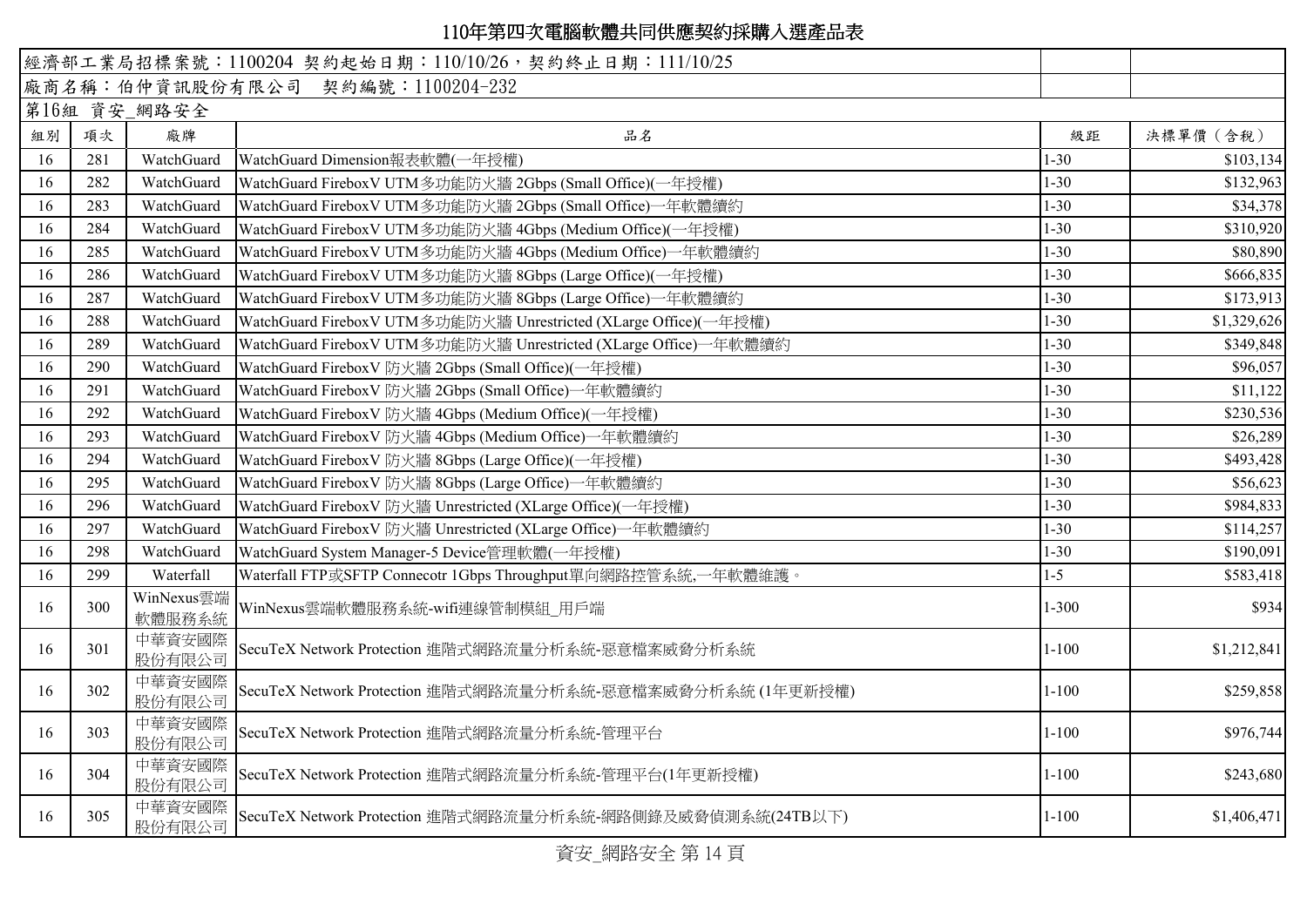| 經濟部工業局招標案號: 1100204 契約起始日期: 110/10/26, 契約終止日期: 111/10/25 |     |                  |                                                                     |           |             |  |
|----------------------------------------------------------|-----|------------------|---------------------------------------------------------------------|-----------|-------------|--|
| 廠商名稱:伯仲資訊股份有限公司 契約編號:1100204-232                         |     |                  |                                                                     |           |             |  |
| 第16組 資安_網路安全                                             |     |                  |                                                                     |           |             |  |
| 組別                                                       | 項次  | 廠牌               | 品名                                                                  | 級距        | 決標單價 (含稅)   |  |
| 16                                                       | 306 | 中華資安國際<br>股份有限公司 | SecuTeX Network Protection 進階式網路流量分析系統-網路側錄及威脅偵測系統(24TB以下) (1年更新授權) | $1 - 100$ | \$350,859   |  |
| 16                                                       | 307 | 中華資安國際<br>股份有限公司 | SecuTeX Network Protection 進階式網路流量分析系統-網路側錄及威脅偵測系統(32TB以下)          | $1 - 100$ | \$1,683,519 |  |
| 16                                                       | 308 | 中華資安國際<br>股份有限公司 | SecuTeX Network Protection 進階式網路流量分析系統-網路側錄及威脅偵測系統(32TB以下) (1年更新授權) | $1 - 100$ | \$420,627   |  |
| 16                                                       | 309 | 中華資安國際<br>股份有限公司 | SecuTeX Network Protection 進階式網路流量分析系統-網路側錄及威脅偵測系統(48TB以下)          | $1 - 100$ | \$1,960,566 |  |
| 16                                                       | 310 | 中華資安國際<br>股份有限公司 | SecuTeX Network Protection 進階式網路流量分析系統-網路側錄及威脅偵測系統(48TB以下)(1年更新授權)  | $1 - 100$ | \$489,383   |  |
| 16                                                       | 311 | 中華資安國際<br>股份有限公司 | SecuTeX Network Protection 進階式網路流量分析系統-網路威脅阻斷系統(10G以下)              | $1 - 100$ | \$878,665   |  |
| 16                                                       | 312 | 中華資安國際<br>股份有限公司 | SecuTeX Network Protection 進階式網路流量分析系統-網路威脅阻斷系統(10G以下)(1年更新授權)      | $1 - 100$ | \$219,414   |  |
| 16                                                       | 313 | 中華資安國際<br>股份有限公司 | SecuTeX Network Protection 進階式網路流量分析系統-網路威脅阻斷系統(3G以下)               | $1 - 100$ | \$305,359   |  |
| 16                                                       | 314 | 中華資安國際<br>股份有限公司 | SecuTeX Network Protection 進階式網路流量分析系統-網路威脅阻斷系統(3G以下)(1年更新授權)       | $1 - 100$ | \$75,834    |  |
| 16                                                       | 315 | 中華資安國際<br>股份有限公司 | SecuTeX Network Protection 進階式資安威脅防禦系統-惡意檔案威脅分析系統                   | $1 - 100$ | \$1,212,841 |  |
| 16                                                       | 316 | 中華資安國際<br>股份有限公司 | SecuTeX Network Protection 進階式資安威脅防禦系統-惡意檔案威脅分析系統(1年更新授權)           | $1 - 100$ | \$260,364   |  |
| 16                                                       | 317 | 中華資安國際<br>股份有限公司 | SecuTeX Network Protection 進階式資安威脅防禦系統-網路側錄及威脅偵測系統(24TB以下)(1年更新授權)  | $1 - 100$ | \$354,904   |  |
| 16                                                       | 318 | 中華資安國際<br>股份有限公司 | SecuTeX Network Protection 進階式資安威脅防禦系統-網路側錄及威脅偵測系統(32TB以下) (1年更新授權) | $1 - 100$ | \$424,671   |  |
| 16                                                       | 319 | 中華龍網股份<br>有限公司   | xHunter網路威脅狩獵者-企業升級版                                                | $1 - 100$ | \$765,420   |  |
| 16                                                       | 320 | 中華龍網股份<br>有限公司   | xHunter網路威脅狩獵者-企業版                                                  | $1 - 100$ | \$3,064,659 |  |
| 16                                                       | 321 | 中華龍網股份<br>有限公司   | xHunter網路威脅狩獵者-基本升級版                                                | $1 - 100$ | \$127,401   |  |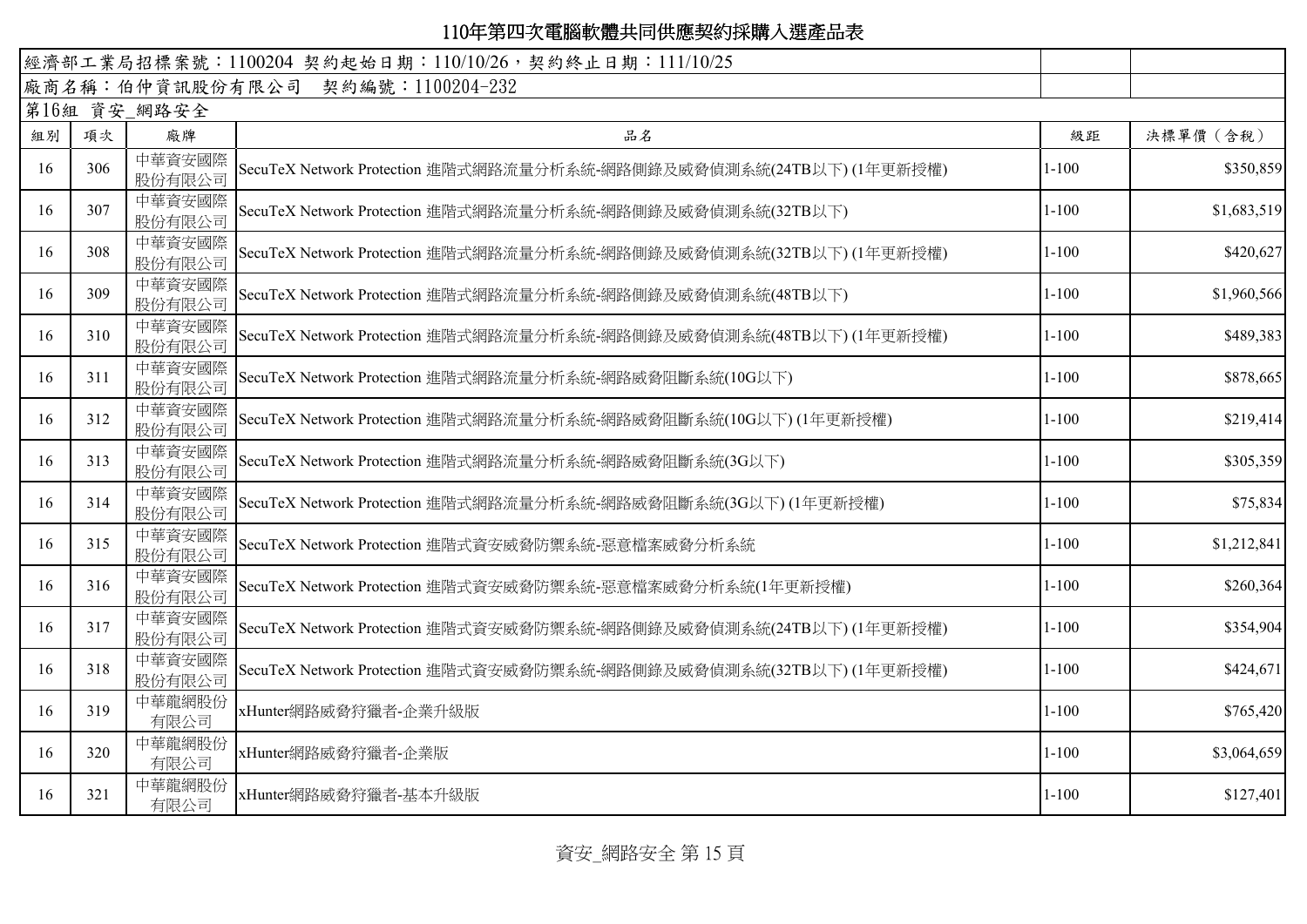|                                  |     |                  | 經濟部工業局招標案號: 1100204 契約起始日期: 110/10/26, 契約終止日期: 111/10/25 |            |             |  |  |
|----------------------------------|-----|------------------|----------------------------------------------------------|------------|-------------|--|--|
| 廠商名稱:伯仲資訊股份有限公司 契約編號:1100204-232 |     |                  |                                                          |            |             |  |  |
| 第16組 資安_網路安全                     |     |                  |                                                          |            |             |  |  |
| 組別                               | 項次  | 廠牌               | 品名                                                       | 級距         | 決標單價 (含稅)   |  |  |
| 16                               | 322 | 中華龍網股份<br>有限公司   | xHunter網路威脅狩獵者-基本版                                       | $1 - 100$  | \$412,538   |  |  |
| 16                               | 323 | 中華龍網股份<br>有限公司   | xHunter網路威脅狩獵者-專業升級版                                     | $1 - 100$  | \$254,803   |  |  |
| 16                               | 324 | 中華龍網股份<br>有限公司   | xHunter網路威脅狩獵者-專業版                                       | $1 - 100$  | \$827,001   |  |  |
| 16                               | 325 | 優倍司              | 網路流量分析 1年MA(10U)                                         | $1 - 1000$ | \$3,498     |  |  |
| 16                               | 326 | 優倍司              | 網路流量分析(10U)                                              | $1 - 1000$ | \$12,133    |  |  |
| 16                               | 327 | 全球系統整合<br>股份有限公司 | 上網行為管理上網-GSI-10G                                         | $1 - 5$    | \$4,823,054 |  |  |
| 16                               | 328 | 全球系統整合<br>股份有限公司 | 上網行為管理上網-GSI-20G                                         | $1 - 5$    | \$6,268,959 |  |  |
| 16                               | 329 | 全球系統整合<br>股份有限公司 | 上網行為管理上網-GSI-30G                                         | $1 - 5$    | \$7,633,974 |  |  |
| 16                               | 330 | 全球系統整合<br>股份有限公司 | 上網行為管理上網-GSI-3G                                          | $1 - 5$    | \$2,558,140 |  |  |
| 16                               | 331 | 全球系統整合<br>股份有限公司 | 上網行為管理上網-GSI-5G                                          | $1 - 5$    | \$3,599,090 |  |  |
| 16                               | 341 | 天禦慧智             | Cyber X PAP效能分析系統                                        | 20-5000    | \$2,275     |  |  |
| 16                               | 342 | 天禦慧智             | Cyber X SDN分流與防禦系統Advanced(每年訂閱)                         | $1 - 10$   | \$1,334,176 |  |  |
| 16                               | 343 | 天禦慧智             | Cyber X SDN分流與防禦系統Enterprise(每年訂閱)                       | $1 - 10$   | \$1,900,404 |  |  |
| 16                               | 344 | 天禦慧智             | Cyber X SDN分流與防禦系統Standard(每年訂閱)                         | $1 - 10$   | \$444,388   |  |  |
| 16                               | 345 | 天禦慧智             | Cyber X情資管理5萬Domain模組套件包                                 | $1 - 10$   | \$72,295    |  |  |
| 16                               | 346 | 天禦慧智             | Cyber X情資管理5萬IP模組套件包                                     | $1 - 10$   | \$48,028    |  |  |
| 16                               | 347 | 天禦慧智             | Cyber X模組整合套件包-入門(每年訂閱)                                  | $1 - 10$   | \$161,274   |  |  |
| 16                               | 348 | 天禦慧智             | Cyber X模組整合套件包-標準(每年訂閱)                                  | $1 - 10$   | \$242,164   |  |  |